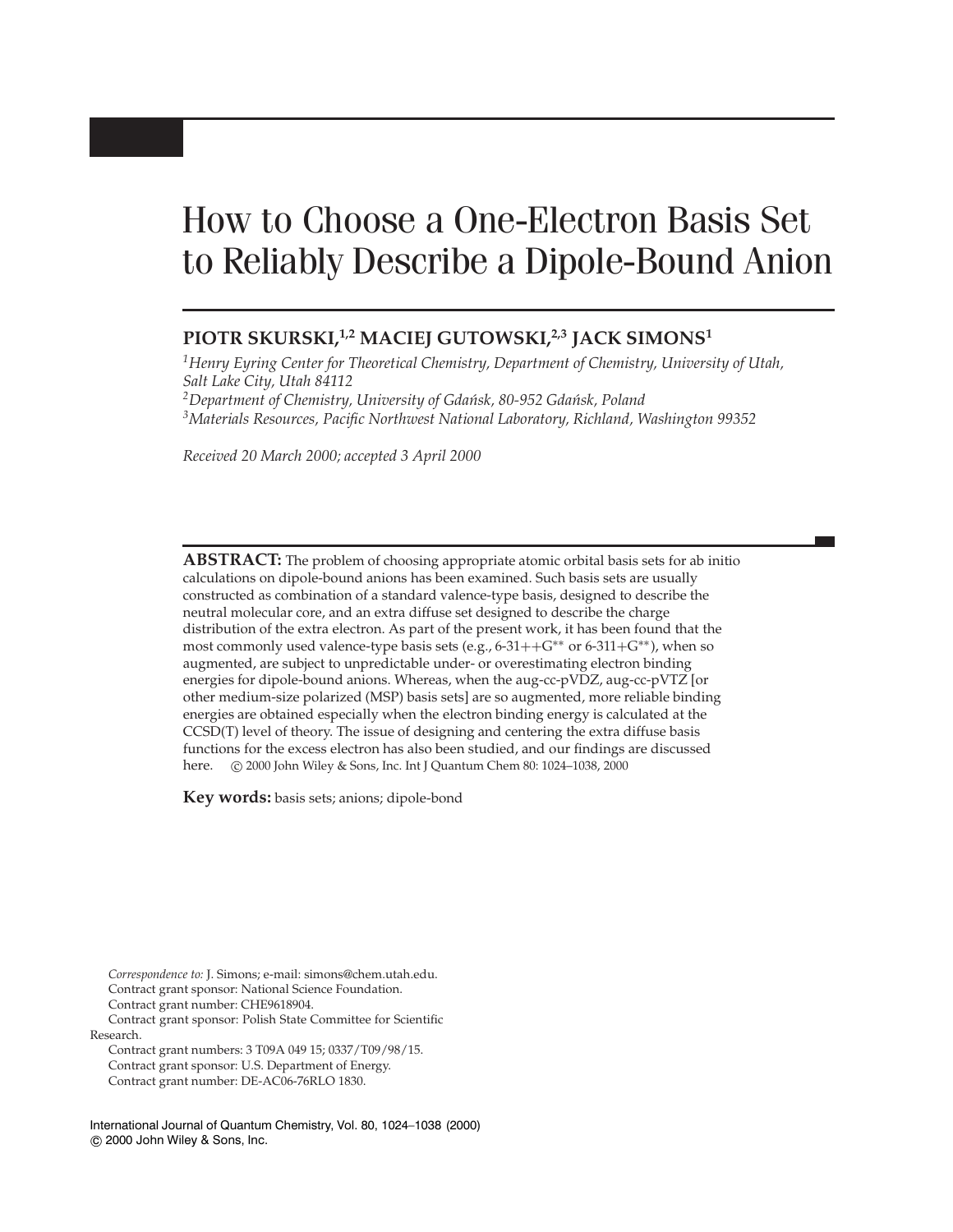## **Introduction**

I t is well known that certain bound anionic states formed by polar molecules can be classified as "dipole-bound" when binding of the excess electron is due primarily to the electrostatic dipole potential of the underlying neutral system [1]. Indeed, it has been shown that such a potential with a dipole moment greater than 1.625 D (debye) possesses an infinite number of bound anionic states with the Born–Oppenheimer (BO) approximation [2 – 4]. Jordan and Luken demonstrated that the loosely bound electron (lbe) in a dipole-bound state occupies a diffuse orbital localized mainly on the positive side of the molecular dipole [5]. The role of non-BO coupling has been studied by Garrett, who concluded that such couplings are negligible for dipole-bound states with electron binding energies (*D*) much larger than their molecular rotational constants [6].

The simplest theoretical approach to estimate the vertical electron detachment energy *D* of a dipole-bound anion is based on Koopmans' theorem (KT) [7]. The KT binding energy  $(D<sup>KT</sup>)$  is the negative of the energy of the relevant unfilled orbital obtained from a Hartree–Fock self-consistent field (SCF) calculation on the neutral molecule. In static approximation, one neglects both electron correlation and orbital relaxation effects. The latter effects have been found to be quite small for a variety of dipole-bound anionic states [8 – 14]. On the other hand, we have found that electron correlation leads to a sizable stabilization of many dipole-bound anions [8, 10 – 14]. Probably the most spectacular case in which correlation is important involves the HNC<sup>−</sup> anion for which electron correlation contributes 92% of the electron binding energy [14]. The electron correlation contribution to *D* also exceeds 75% for the weakly bound water– ammonia anion [10], the asymmetric tautomer of diphosphine (HPPH3) [13], and the *trans* minimum of  $(H_2O)_2^-$  [14].

Based on the experience mentioned above, we concluded that the electron correlation contribution to *D* encompasses both (i) a stabilizing dynamic correlation between the lbe and the electrons of the neutral molecule and (ii) an improved description of the charge distribution (and hence the dipole moment) of the neutral. Furthermore, we found that effects beyond the second-order Møller–Plesset (MP2) level can contribute substantially to the stability of dipole-bound anionic states and solvated electrons  $[8, 10-14]$ .

The diffuse character of the orbital describing a loosely bound electron necessitates the use of extra diffuse basis functions having very low orbital exponents. In addition, the basis set chosen to describe the neutral molecular host should be flexible enough to (i) accurately describe the static charge distribution of the neutral and (ii) allow for the polarization and dispersion stabilization of the anion upon electron attachment. To better establish a systematic procedure for constructing such bases, we decided to undertake a detailed study of the role of the valence and extra diffuse one-electron basis sets employed in these types of calculations.

We first discuss the effect of valence-basis choice on the electron binding energies calculated for  $CH<sub>3</sub>CN<sup>-</sup>$  and  $(H<sub>2</sub>O $\cdots NH<sub>3</sub>)<sup>-</sup>$ , for which experimen$ tal electron binding energies are available  $[15-17]$ . CH3CN<sup>−</sup> is a well-known organic dipole-bound anion, and  $(H_2O \cdots NH_3)^-$  is a hydrogen-bonded anionic complex (see Fig. 1), both of which gain a significant contribution to their electronic stability from electron correlation effects. We report the electron binding energies in these species calculated for various valence-type basis sets describing the neutral molecular core with an extra diffuse basis set that is large and flexible enough to render its effect on the calculated binding energies small.

Next, to consider the role of the additional diffuse basis designed to describe the excess electron, we studied two structures of (H<sub>2</sub>O)<sub>3</sub>: the open *C*<sub>1</sub> structure with a large dipole moment and thus a large



**FIGURE 1.** Singly occupied molecular orbitals for CH<sub>3</sub>CN<sup>−</sup> (0.04500), (H<sub>2</sub>O⋅⋅⋅NH<sub>3</sub>)<sup>−</sup> (0.00330), C<sub>1</sub> open structure of  $(\mathsf{H}_2\mathsf{O})_3^-$  (0.01200), and  $\mathsf{C}_3$  cyclic structure of  $(H<sub>2</sub>O)<sub>3</sub>$  (0.00185). The corresponding contour spacing is given in parentheses.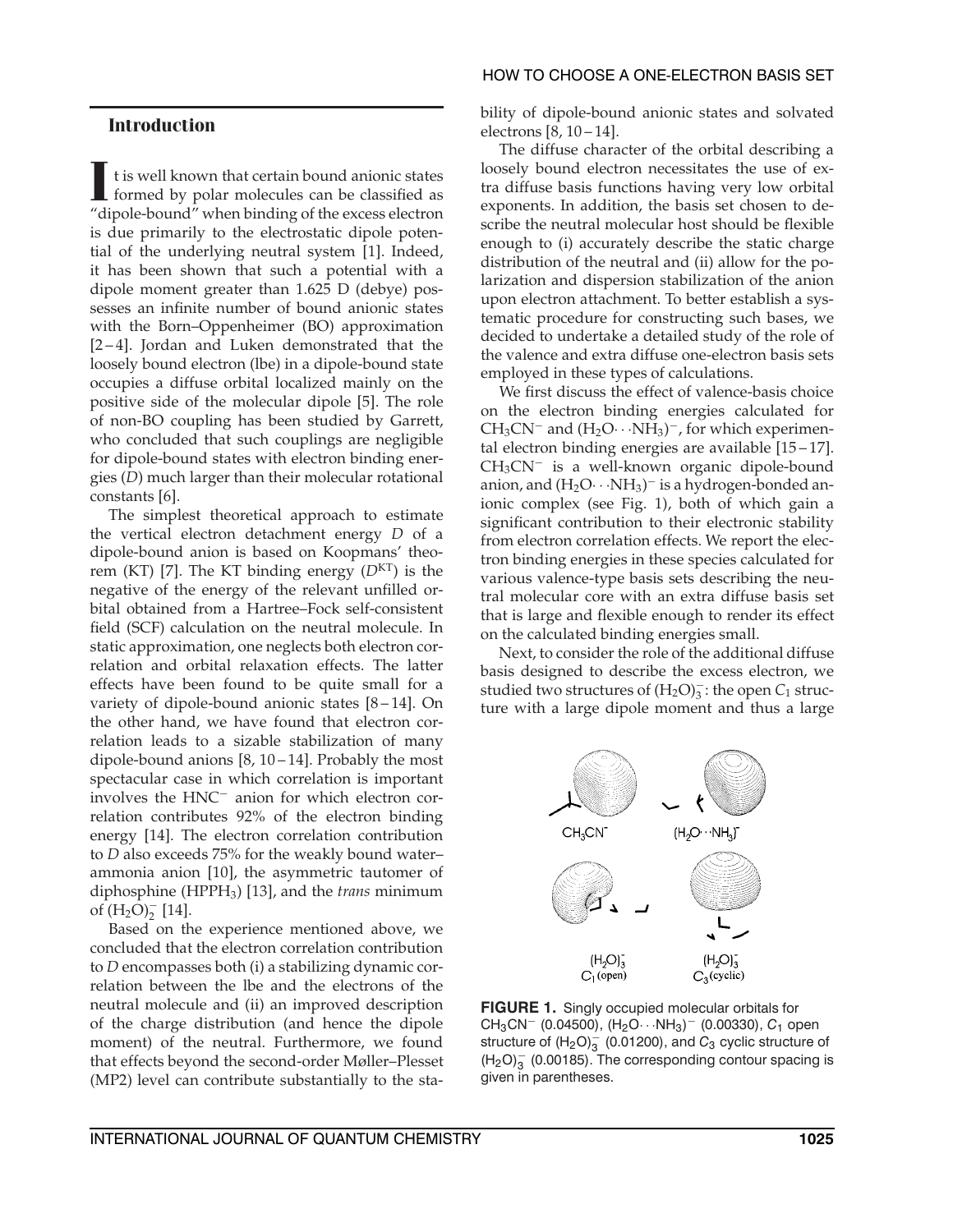detachment energy  $[18]$ , and a cyclic  $C_3$  structure, with a smaller dipole moment, smaller detachment energy, but more favorable hydrogen bonding (see Fig. 1, where the "up-up-up" structure of the O— H bonds not involved in hydrogen bonds appear oriented to the same side of the cyclic structure). In these calculations, a high-quality valence basis was used so that the computed binding energies could be essentially saturated as far as the valence basis is concerned. This series of results allow us to isolate and evaluate the effect of the extra diffuse basis functions.

## **Methods**

The calculated values of *D* were obtained using a supermolecular approach (i.e., by subtracting the energies of the anion from those of the neutral). This approach requires the use of size-extensive methods for which we have employed Møller–Plesset (MP) perturbation theory up to the fourth order and the coupled-cluster (CC) method with single, double, and noniterative triple excitations [CCSD(T)] [19]. In addition, *D* was analyzed within the perturbation framework designed for dipole-bound anions and solvated electrons [11].

In the perturbation scheme [11], we consider a neutral molecule (*N*) and the lbe as weakly interacting species, and we follow the analogy with the theory of intermolecular interactions [20, 21] to analyze *D* in terms of physically meaningful components. The total electronic Hamiltonian of the anion is partitioned into  $H^0$ , which corresponds to the Hartree–Fock level of theory for *N* and the KT level of theory for the lbe, and two perturbations, *W<sup>N</sup>* and *V*lbe:

$$
H = H^0 + \lambda W^N + \eta V^{\text{lbe}}, \tag{1}
$$

where the formal expansion parameters *λ* and *η* are introduced to define the perturbation theory orders and have physical values equal to unity. The zerothorder Hamiltonian

$$
H^0 = F^N + F^{\text{lbe}} \tag{2}
$$

is the sum of Fock operators for all electrons in the anion, and every Fock operator is determined by the occupied orbitals of *N*. The fluctuation operator for the neutral molecule, *W<sup>N</sup>*, results from Møller– Plesset partitioning of the electronic Hamiltonian of *N*, and the fluctuation-interaction operator *V*lbe has the form:

$$
V^{\text{lbe}} = \sum_{i \in N} \frac{1}{r_{\text{lbe},i}} - (J_n(\text{lbe}) - K_N(\text{lbe})), \tag{3}
$$

where *r*lbe,*<sup>i</sup>* is the distance between the *i*th electron of *N* and the lbe, and  $J_N$  and  $K_N$  are, respectively, the Coulomb and exchange operators for *N*.

On applying double-perturbation theory [20] to the Hamiltonian (1), one obtains the perturbation expansion for the anion energy

$$
E = \sum_{k=0}^{\infty} \sum_{l=0}^{\infty} \varepsilon^{(kl)},
$$
 (4)

where  $\varepsilon^{(kl)}$  is of the *k*th order in  $W^N$  and *l*th order in  $V^{\text{lbe}}$ . The sum of the three lowest-order terms reproduces the SCF energy of *N* and *D*KT:

$$
\varepsilon^{(00)} + \varepsilon^{(10)} + \varepsilon^{(01)} = E_N^{\text{SCF}} - D^{\text{KT}}.
$$
 (5)

*D*KT takes into account the Coulomb and exchange interaction between the lbe and the SCF charge distribution of *N*. This is a static approximation that neglects both orbital relaxation and electron correlation effects.

The non-KT contributions to *D* are given by other *ε*<sup>(*kl*)</sup> terms with *l*  $\geq$  1. The term *ε*<sup>(02)</sup> separates into the induction and dispersion contributions [20, 21]:

$$
\varepsilon^{(02)} = \varepsilon_{\text{ind}}^{(02)} + \varepsilon_{\text{disp}}^{(02)}.\tag{6}
$$

The term  $\varepsilon_{\text{ind}}^{(02)}$  describes polarization of *N* by the lbe and, as an orbital relaxation effect, is reproduced when *D* is obtained from the difference in the SCF energies of the neutral and anionic species

$$
\Delta D_{\text{ind}}^{\text{SCF}} = D^{\text{SCF}} - D^{\text{KT}} \approx -\varepsilon_{\text{ind}}^{(02)},\tag{7}
$$

where

$$
D^{\text{SCF}} = E_N^{\text{SCF}} - E_A^{\text{SCF}} \tag{8}
$$

and  $E_A^{\text{SCF}}$  stands for the SCF energy of the anion. In fact, the term  $\Delta D_{\text{ind}}^{\text{SCF}}$  includes not only the static polarization of *N* by the lbe but also the secondary effect of back-polarization. The term  $\Delta D_{\text{ind}}^{\text{SCF}}$  is expected to grow with increasing polarizability of *N* and with decreasing average separation between the lbe and *N*.

The term  $\varepsilon_{\rm disp}^{(02)}$  describes a dynamical correlation between the lbe and the electrons of *N*. This stabilizing effect, brought about by quantum mechanical charge fluctuations, may be very important for weakly bound anions in view of a significant polarizability of the lbe. The term  $\varepsilon_{\mathrm{disp}}^{(02)}$  is approximated here by  $\Delta D_{\rm disp}^{\rm MP2}$ , which takes into account proper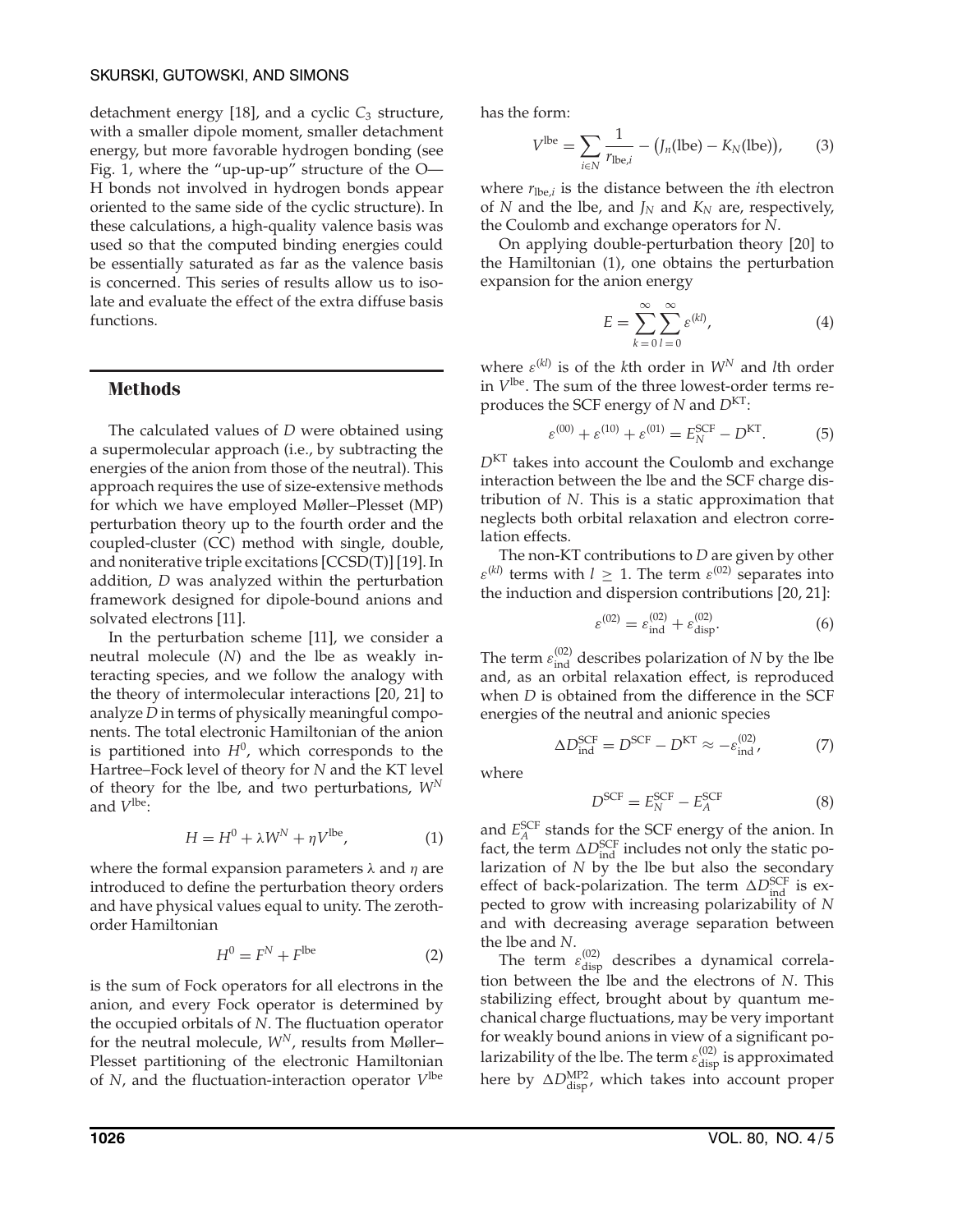permutational symmetry for all electrons in the anion:

$$
\varepsilon_{\text{disp}}^{(02)} \approx \sum_{a \in N} \sum_{r < s} \frac{|\langle \phi_a \phi_{\text{lbe}} | |\phi_r \phi_s \rangle|^2}{e_a + e_{\text{lbe}} - e_r - e_s} = -\Delta D_{\text{disp}}^{\text{MP2}},\tag{9}
$$

where  $\phi_a$  and  $\phi_{\text{lbe}}$  are spin orbitals occupied in the zeroth-order wave function,  $\phi_r$  and  $\phi_s$  are unoccupied orbitals, and *e*'s are the corresponding orbital energies.

Higher order corrections to *D* cannot be neglected. First, there are higher order corrections in *V*<sup>lbe</sup> given by the  $\varepsilon$ <sup>(0*l*)</sup> (*l* > 2) terms. Second, there are corrections  $\varepsilon^{(kl)}$  for  $k, l \neq 0$ , which contribute to *D* not only through  $V^{\text{lbe}}$  but also through  $W^N$ . It is well established that electron correlation affects the static charge distribution of *N* and leads to a discrepancy between the SCF and correlated dipole moments of polar molecules. Therefore, the static Coulomb interaction between the lbe and the SCF charge density of *N*, which is contained in *D*KT, has to be rectified and the first correction of this type is contained in the MP2 electron binding energy [21].

The MP2 contribution to *D* defined as

$$
\Delta D^{\rm MP2} = D^{\rm MP2} - D^{\rm SCF} \tag{10}
$$

is naturally split into the dispersion and nondispersion terms

$$
\Delta D^{\text{MP2}} = \Delta D_{\text{disp}}^{\text{MP2}} + \Delta D_{\text{nondisp}}^{\text{MP2}}
$$
 (11)

with the latter dominated by  $\varepsilon^{(21)}$  [21]. The higher order MP contributions to *D* are defined as

$$
\Delta D^{\text{MP}n} = D^{\text{MP}n} - D^{\text{MP}(n-1)}, \qquad n = 3, 4. \tag{12}
$$

Finally, the contributions beyond the fourth order are estimated by subtracting MP4 results from those obtained at the coupled-cluster level:

$$
\Delta D^{\text{CCSD(T)}} = D^{\text{CCSD(T)}} - D^{\text{MP4}}.\tag{13}
$$

All calculations were performed with the GAUSSIAN 98 program [22] on an IBM RS/6000 3CT workstation, Pentium III computer, and an SGI Origin2000 numerical server. The three-dimensional plots of molecular structures presented in Figure 1 were generated with the MOLDEN program [23].

#### **Results**

#### **WHICH VALENCE-TYPE BASIS SETS ARE BEST?**

In order to study the dependence of *D* on the atomic orbital basis set used to describe the neutral molecule, we designed an algorithm to supplement any of these valence-type basis sets with a set of diffuse functions that is large and flexible enough to render it essentially complete. These extra diffuse functions were centered on the methyl C atom (CH<sub>3</sub>CN) or the N atom in  $(H_2O\cdots NH_3)$ . For any valence-type basis set used in this study [22], the values of the lowest *s*, *p*, and *d* exponents  $\alpha_{\min}$  in the extra diffuse set are always the same and equal to  $2.1574 \times 10^{-5}$  and  $0.9000 \times 10^{-5}$  a.u. for CH<sub>3</sub>CN<sup>-</sup> and  $(H_2O\cdots NH_3)^-$ , respectively. These values of  $\alpha_{\min}$ have earlier been shown to be sufficiently small for describing the lbe [10, 12]. For each symmetry, additional even-tempered [24] diffuse functions were added to span the gap between the smallest exponents specified above and the smallest orbital exponent of the corresponding *l* value in the valence-type basis set at hand. The geometric progression ratio *q* used to generate this even-tempered series of functions spanning this range was taken from past experience as 3.2 [25]. The number of additional diffuse functions thus depends on the nature of the valence-type basis set and is larger the larger the smallest orbital exponent in the valence set is. This even-tempered construction is continued until the exponents of extra diffuse functions approach the exponents of the valence set. The last added exponent was chosen to bisect, in the log scale, the distance *d* between the smallest exponent of the valence set and the next to last exponent of the extra diffuse set, with the constraint  $log(q) < d < 2 log(q)$ . The resulting extra diffuse sets used in our calculations are thus expected to be consistently suitable to describe the lbe. Let us now examine the dependence of *D* on the choice of the valence-type basis set.

The minimum energy structures of CH<sub>3</sub>CN<sup>−</sup> and  $(H_2O \cdots NH_3)$ <sup>-</sup> were determined at the secondorder Møller–Plesset (MP2) level with the aug-ccpVDZ basis set supplemented with extra diffuse *s* and  $p$  functions to describe the excess electron [10, 12], and all results reported in Tables I–VI were obtained for these geometries. In Tables I and II we report the low- and high-order (in perturbation theory) components of *D* for CH3CN−, respectively, for a variety of valence bases. Analogous results for  $(H_2O \cdots NH_3)$ <sup>-</sup> are reported in Tables III and IV. The SCF dipole moment,  $\mu^{\text{SCF}}$ , the MP2 correction to the dipole moment,  $\Delta \mu^{MP2}$ , and the MP2 polarizabilities,  $\alpha^{\text{MP2}}$ , of the neutral CH<sub>3</sub>CN and H<sub>2</sub>O···NH<sub>3</sub> are presented in Tables V and VI, respectively for the same 10 valence-type basis sets shown in Tables I and III, all of which are common in quantum chemical applications. In all these calculations,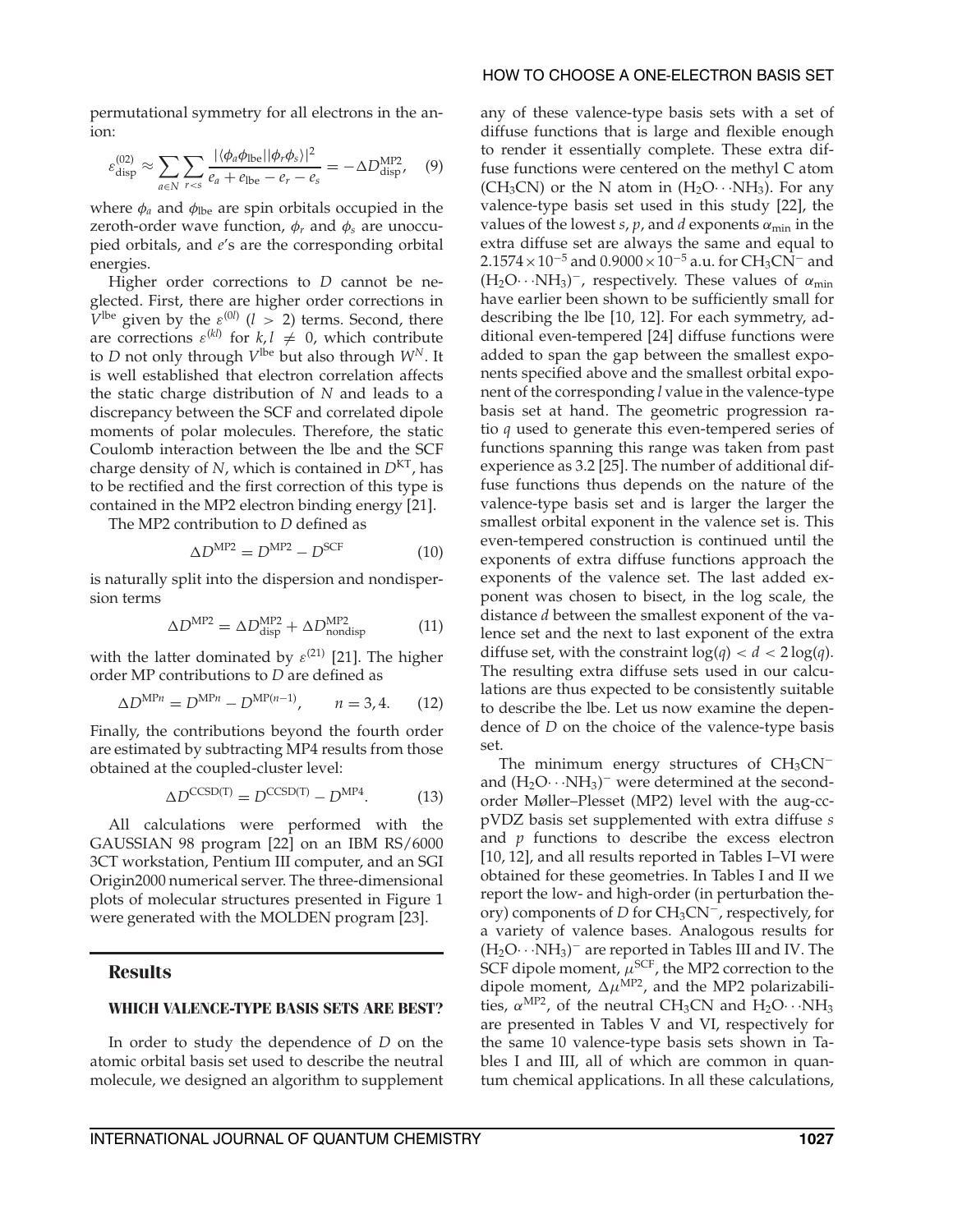## **TABLE I**

| Dependence of the low-order components of D in $CH_3CN^-$ on the quality of the initial basis set designed to |  |
|---------------------------------------------------------------------------------------------------------------|--|
| describe the neutral molecular host. <sup>a</sup>                                                             |  |

| Basis set                          | D <sup>KT</sup> | $\Delta D_{\text{ind}}^{\text{SCF}}$ | $\Delta D_{\rm disp}^{\rm MP2}$ | $\Delta D^{\text{MP2}}$<br>nondisp | D <sup>MP2</sup> |
|------------------------------------|-----------------|--------------------------------------|---------------------------------|------------------------------------|------------------|
| $(1) 6 - 31G2$                     | 45              | 3                                    | 45                              | $-36$                              | 57               |
| $(2)$ 6-31 $G^{**b}$               | 47              | 3                                    | 48                              | $-43$                              | 55               |
| $(3)$ 6-31+ $G^*$ <sup>c</sup>     | 53              | 4                                    | 52                              | $-36$                              | 73               |
| (4) $6 - 31 + G^{**}$ <sup>c</sup> | 55              | 4                                    | 55                              | $-44$                              | 70               |
| $(5)$ 6-31++G** <sup>c</sup>       | 55              | 4                                    | 55                              | $-44$                              | 70               |
| $(6)$ 6-311+ $G^{**d}$             | 54              | 4                                    | 55                              | $-46$                              | 67               |
| $(7)$ cc-pVDZ <sup>e</sup>         | 42              | 3                                    | 43                              | $-40$                              | 48               |
| $(8)$ aug-cc-pVDZ <sup>f</sup>     | 52              | 4                                    | 57                              | $-38$                              | 75               |
| (9) MSP <sup>g</sup>               | 52              | 4                                    | 56                              | $-37$                              | 75               |
| $(10)$ aug-cc-pVTZ <sup>h</sup>    | 52              | 3                                    | 58                              | $-36$                              | 77               |

<sup>a</sup> Energies in cm−1. See text for description of basis sets.

<sup>b</sup> 8(*sp*)9*d* diffuse set.

<sup>c</sup> 6(*sp*)9*d* diffuse set.

<sup>d</sup> 6(*sp*)8*d* diffuse set.

<sup>e</sup> 7*s*7*p*8*d* diffuse set.

<sup>f</sup> 6*s*6*p*7*d* diffuse set.

<sup>g</sup> 6*s*6*p*6*d* diffuse set.

<sup>h</sup> 6*s*6*p*7*d* diffuse set.

every valence-type basis set was supplemented with an extra set of diffuse functions as described above.

The main observation from this study is that the augmented correlation-consistent basis sets of

double- and triple-zeta quality [26] as well as the medium-size polarized (MSP) basis set of Sadlej [27] deliver values of *D* that differ among each other by less than 3 cm−<sup>1</sup> for any level of theory up to CCSD(T), whereas bases constructed from other va-

**TABLE II**

**Dependence of the high-order components of** *D* **in CH3CN<sup>−</sup> on the quality of the initial basis set designed to describe the neutral molecular host.a**

| Basis set            | $D^{MP2}$ | $\triangle D^{MP3}$ | $\Delta D^{MP4}$ | $\triangle D^{CCSD(T)}$ | DCCSD(T) |
|----------------------|-----------|---------------------|------------------|-------------------------|----------|
| $6 - 31G b$          | 57        |                     |                  | 9                       | 76       |
| $6 - 31G^{**b}$      | 55        | 6                   |                  | 5                       | 70       |
| $6 - 31 + G^{*c}$    | 73        | 6                   |                  | 14                      | 97       |
| $6 - 31 + G^{***}$   | 70        |                     |                  | 10                      | 91       |
| $6 - 31 + + G^{***}$ | 70        | 5                   | 6                | 11                      | 92       |
| $6 - 311 + G^{**d}$  | 67        | 5                   | 6                | 11                      | 89       |
| cc-pVDZ <sup>e</sup> | 48        | 5                   |                  |                         | 60       |
| aug-cc-pVDZf         | 75        |                     |                  | 21                      | 107      |
| MSP <sup>g</sup>     | 75        |                     | 8                | 22                      | 108      |

<sup>a</sup> Energies in cm<sup>−</sup>1. See text for description of basis sets.

<sup>b</sup> 8(*sp*)9*d* diffuse set.

<sup>c</sup> 6(*sp*)9*d* diffuse set.

<sup>d</sup> 6(*sp*)8*d* diffuse set.

<sup>e</sup> 7*s*7*p*8*d* diffuse set.

<sup>f</sup> 6*s*6*p*7*d* diffuse set.

<sup>g</sup> 6*s*6*p*6*d* diffuse set.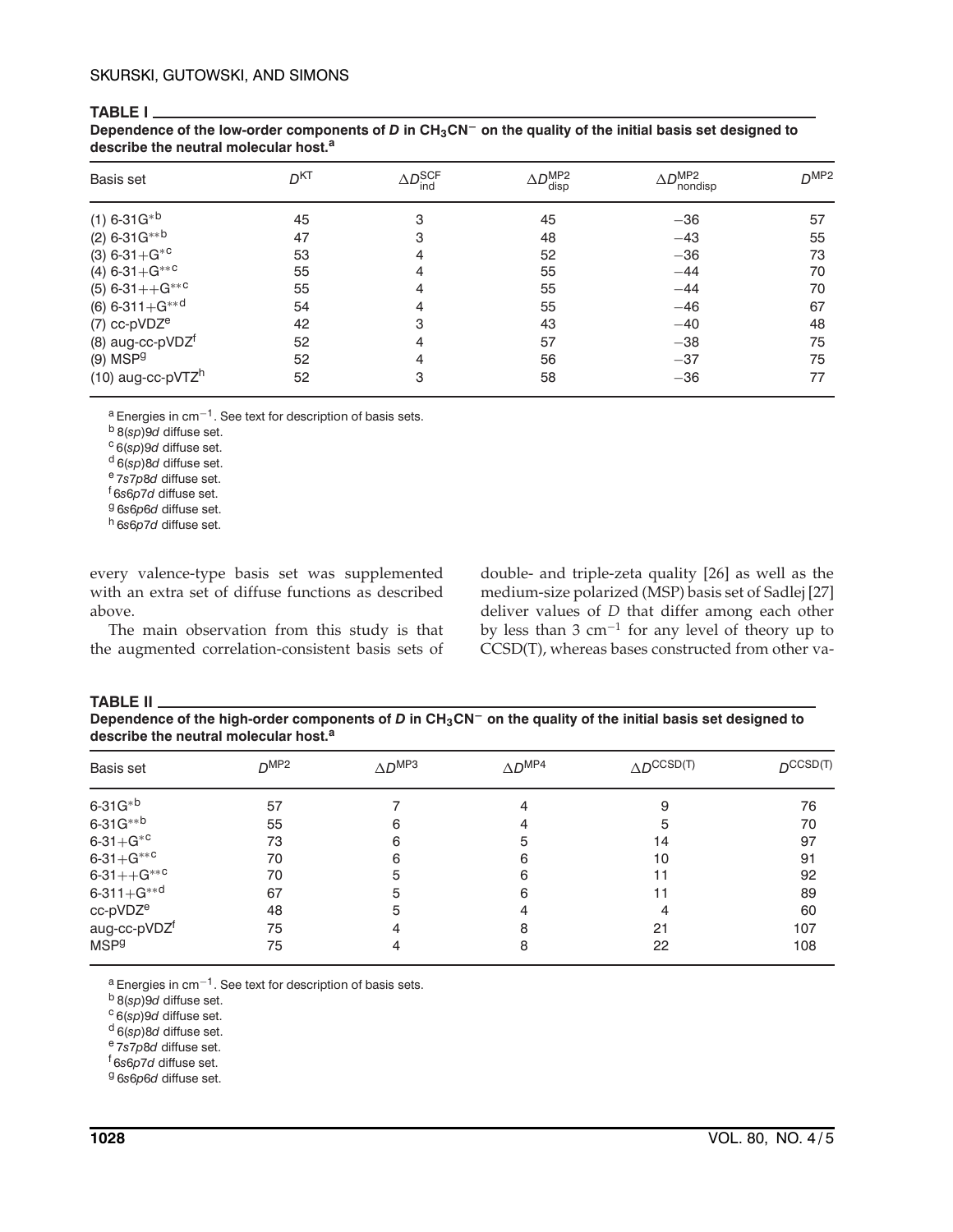#### **TABLE III**

**Dependence of the low-order components of** *D* **in (H2O···NH3)<sup>−</sup> on the quality of the initial basis set designed to describe the neutral molecular host.a**

| Basis set                          | DKT | $\Delta D_{\text{ind}}^{\text{SCF}}$ | $\Delta D_{\rm disp}^{\rm MP2}$ | $\triangle D^{MP2}$<br>nondisp | D <sup>MP2</sup> |
|------------------------------------|-----|--------------------------------------|---------------------------------|--------------------------------|------------------|
| $(1) 6 - 31G2$                     | 25  |                                      | 24                              | $-7$                           | 43               |
| $(2)$ 6-31 $G^{**b}$               | 25  |                                      | 25                              | $-11$                          | 40               |
| (3) $6 - 31 + G^*$ <sup>c</sup>    | 34  |                                      | 33                              | $-2$                           | 66               |
| $(4)$ 6-31+ $G^{***}$ <sup>C</sup> | 34  |                                      | 35                              | $-7$                           | 63               |
| $(5)$ 6-31++ $G***$ <sup>C</sup>   | 34  |                                      | 36                              | $-7$                           | 64               |
| (6) $6 - 311 + G^{***}$            | 33  |                                      | 35                              | $-8$                           | 61               |
| $(7)$ cc-pVDZ <sup>d</sup>         | 19  |                                      | 21                              | $-10$                          | 31               |
| $(8)$ aug-cc-pVD $Z^e$             | 25  |                                      | 30                              | -8                             | 48               |
| $(9)$ MSP <sup>f</sup>             | 24  |                                      | 29                              | $-7$                           | 47               |
| (10) aug-cc-pVTZ <sup>g</sup>      | 24  |                                      | 30                              | $-8$                           | 47               |

<sup>a</sup> Energies in cm<sup>−</sup>1. See text for description of basis sets.

<sup>b</sup> 8(*sp*)9*d* diffuse set.

<sup>c</sup> 7(*sp*)9*d* diffuse set.

<sup>d</sup> 8*s*8*p*9*d* diffuse set.

<sup>e</sup> 7*s*7*p*8*d* diffuse set.

<sup>f</sup> 7*s*7*p*7*d* diffuse set.

<sup>g</sup> 7*s*7*p*6*d* diffuse set.

lence basis sets produce wider variation. Because the extra diffuse basis sets used in all these calculations are large and flexible, we suggest that these variations result from the valence bases. Therefore, we recommend use of the aug-cc-pVDZ or MSP valence basis sets (or aug-cc-pVTZ if resources permit) augmented with additional diffuse bases as detailed earlier in routine electronic structure studies of dipole-bound anions.

#### **Correlation Between KT Level Binding Energy and the SCF Dipole Moment of the Neutral**

In the KT approximation, the electron binding energy results from the electrostatic interaction of

#### **TABLE IV**

**Dependence of the high-order components of** *D* **in (H2O···NH3)<sup>−</sup> on the quality of the initial basis set designed to describe the neutral molecular host.a**

| Basis set                | D <sup>MP2</sup> | $\Delta D^{MP3}$          | $\Delta D^{MP4}$ | $\triangle D^{\text{CCSD(T)}}$ | $D^{CCSD(T)}$ |
|--------------------------|------------------|---------------------------|------------------|--------------------------------|---------------|
| $6 - 31G^*$              | 43               |                           |                  | 30                             | 77            |
| $6 - 31G^{**b}$          | 40               |                           |                  | 29                             | 73            |
| $6 - 31 + G^{*c}$        | 66               | $-$                       | 6                | 50                             | 122           |
| $6 - 31 + G^{***}$       | 63               | — 1                       |                  | 49                             | 118           |
| $6 - 31 + + G^{***}$     | 64               | $ \overline{\phantom{a}}$ |                  | 52                             | 122           |
| $6 - 311 + G^{***}$      | 61               | — 1                       |                  | 51                             | 117           |
| cc-pVDZ <sup>d</sup>     | 31               |                           |                  | 25                             | 59            |
| aug-cc-pVDZ <sup>e</sup> | 48               |                           |                  | 56                             | 111           |
| <b>MSPf</b>              | 47               |                           | 6                | 59                             | 112           |

<sup>a</sup> Energies in cm<sup>−</sup>1. See text for description of basis sets.

<sup>b</sup> 8(*sp*)9*d* diffuse set.

<sup>c</sup> 7(*sp*)9*d* diffuse set.

<sup>d</sup> 8*s*8*p*9*d* diffuse set.

<sup>e</sup> 7*s*7*p*8*d* diffuse set.

<sup>f</sup> 7*s*7*p*7*d* diffuse set.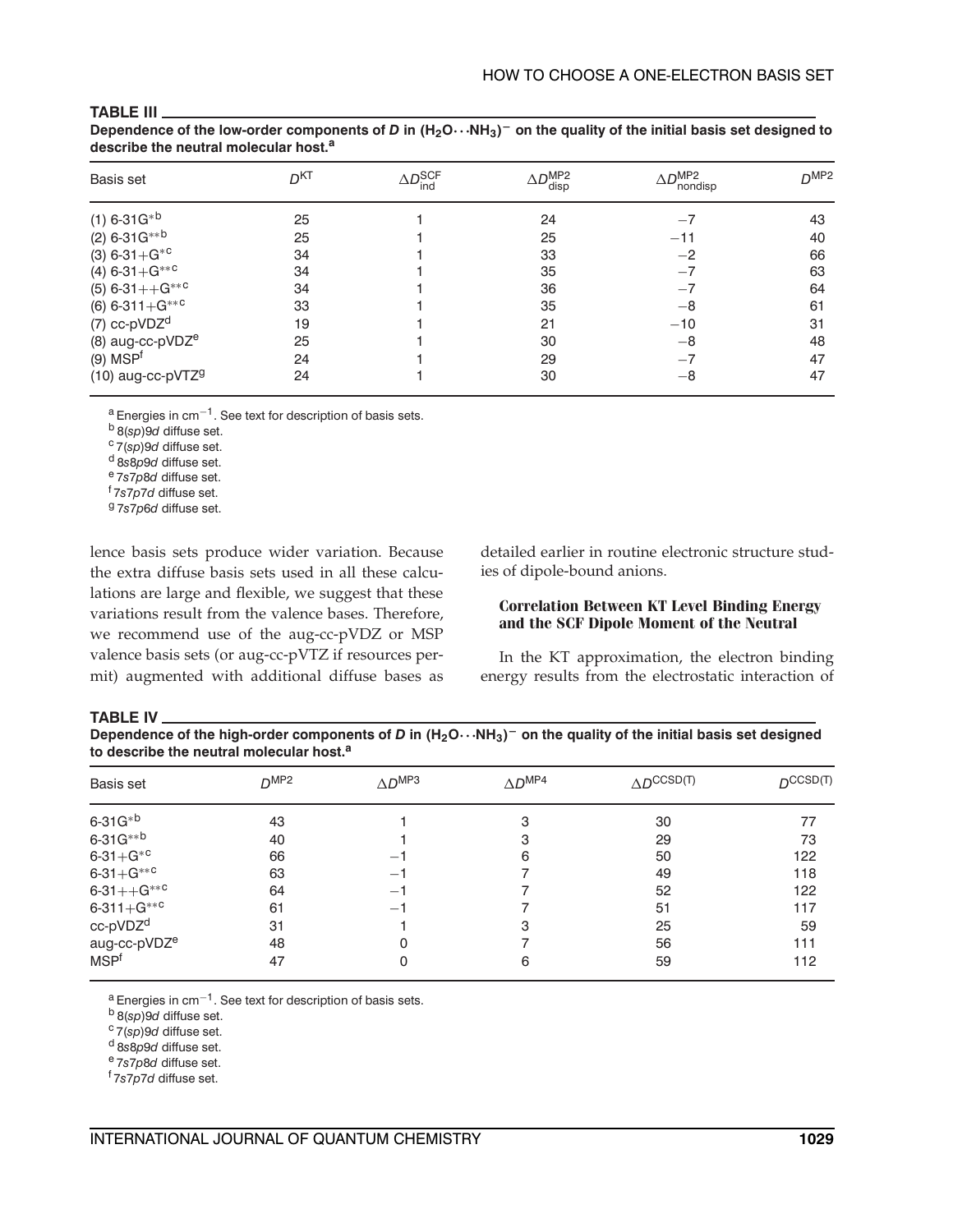## **TABLE V**

| Dependence of the dipole moments $\mu$ and polarizabilities $\alpha$ (in CH <sub>3</sub> CN) on the quality of the initial basis set |
|--------------------------------------------------------------------------------------------------------------------------------------|
| designed to describe the neutral molecular host. <sup>8</sup>                                                                        |

| Basis set                   | $\mu$ SCF | $\Delta \mu^{\rm MP2}$ | $\alpha_{(\perp)}^{\mathsf{MP2}}$ | $\alpha_{(  )}^{\mathsf{MP2}}$ |
|-----------------------------|-----------|------------------------|-----------------------------------|--------------------------------|
| $6 - 31G b$                 | 4.241     | $-0.431$               | 21.19                             | 37.07                          |
| $6 - 31G^{**b}$             | 4.264     | $-0.502$               | 21.27                             | 37.08                          |
| $6 - 31 + G^*$ <sup>c</sup> | 4.356     | $-0.381$               | 21.63                             | 39.35                          |
| $6 - 31 + G^{**C}$          | 4.380     | $-0.454$               | 21.69                             | 39.35                          |
| $6 - 31 + + G^{***}$        | 4.377     | $-0.456$               | 21.92                             | 39.38                          |
| 6-311+ $G^{**d}$            | 4.366     | $-0.480$               | 21.93                             | 39.20                          |
| cc-pVDZ <sup>e</sup>        | 4.197     | $-0.510$               | 21.22                             | 36.31                          |
| aug-cc-pVDZf                | 4.341     | $-0.406$               | 24.29                             | 39.88                          |
| MSP <sup>g</sup>            | 4.333     | $-0.403$               | 24.60                             | 40.02                          |
| aug-cc-pVTZh                | 4.336     | $-0.387$               | 24.57                             | 39.87                          |

<sup>a</sup> Dipole moments in D, polarizabilities in a.u. See text for description of basis sets.

<sup>b</sup> 8(*sp*)9*d* diffuse set.

<sup>c</sup> 6(*sp*)9*d* diffuse set.

<sup>d</sup> 6(*sp*)8*d* diffuse set.

<sup>e</sup> 7*s*7*p*8*d* diffuse set.

<sup>f</sup> 6*s*6*p*7*d* diffuse set.

<sup>g</sup> 6*s*6*p*6*d* diffuse set.

<sup>h</sup> 6*s*6*p*7*d* diffuse set.

the excess electron with the SCF charge distribution of the neutral molecule. The distribution is primarily characterized by the dipole moment,  $\mu^{\text{SCF}}$ , but interactions with higher permanent multipoles as

well as occupied orbital exclusion effects are also important. There is a striking correlation between  $\mu$ <sup>SCF</sup> and *D*<sup>KT</sup>, as displayed in Figure 2 for CH<sub>3</sub>CN<sup>-</sup> and  $(H_2O \cdot \cdot NH_3)^-$ . Moreover, the values of  $D<sup>KT</sup>$  are

**TABLE VI**

Dependence of the dipole moments  $\mu$  and polarizabilities  $\alpha$  (in H<sub>2</sub>O $\cdots$ NH<sub>3</sub>) on the quality of the initial basis set **designed to describe the neutral molecular host.a**

| Basis set                   | $\mu$ SCF | $\Delta \mu^{\text{MP2}}$ | $\alpha_{1(\perp)}^{\mathsf{MP2}}$ | $\alpha_{2(  )}^{\text{MP2}}$ | $\alpha_{3(\perp)}^{\sf MP2}$ |
|-----------------------------|-----------|---------------------------|------------------------------------|-------------------------------|-------------------------------|
| $6 - 31G b$                 | 3.814     | $-0.126$                  | 18.68                              | 25.30                         | 17.43                         |
| $6 - 31G^{**b}$             | 3.800     | $-0.198$                  | 18.98                              | 25.54                         | 17.66                         |
| $6 - 31 + G^*$ <sup>c</sup> | 3.985     | $-0.020$                  | 19.09                              | 25.96                         | 19.17                         |
| $6 - 31 + G^{***}$          | 3.982     | $-0.095$                  | 19.35                              | 26.19                         | 19.39                         |
| $6 - 31 + + G^{**C}$        | 3.980     | $-0.097$                  | 19.56                              | 26.35                         | 19.49                         |
| $6 - 311 + G^{**C}$         | 3.949     | $-0.116$                  | 19.73                              | 26.50                         | 19.82                         |
| cc-pVDZ <sup>d</sup>        | 3.673     | $-0.215$                  | 19.17                              | 25.78                         | 17.88                         |
| aug-cc-pVDZ <sup>e</sup>    | 3.789     | $-0.132$                  | 21.97                              | 28.56                         | 21.72                         |
| <b>MSP<sup>t</sup></b>      | 3.772     | $-0.127$                  | 22.57                              | 28.72                         | 22.28                         |
| aug-cc-pVTZ <sup>g</sup>    | 3.774     | $-0.132$                  | 22.35                              | 28.44                         | 22.02                         |

<sup>a</sup> Energies in cm<sup>−</sup>1. See text for description of basis sets.

<sup>b</sup> 8(*sp*)9*d* diffuse set.

<sup>c</sup> 7(*sp*)9*d* diffuse set.

<sup>d</sup> 8*s*8*p*9*d* diffuse set.

<sup>e</sup> 7*s*7*p*8*d* diffuse set.

<sup>f</sup> 7*s*7*p*7*d* diffuse set.

<sup>g</sup> 7*s*7*p*6*d* diffuse set.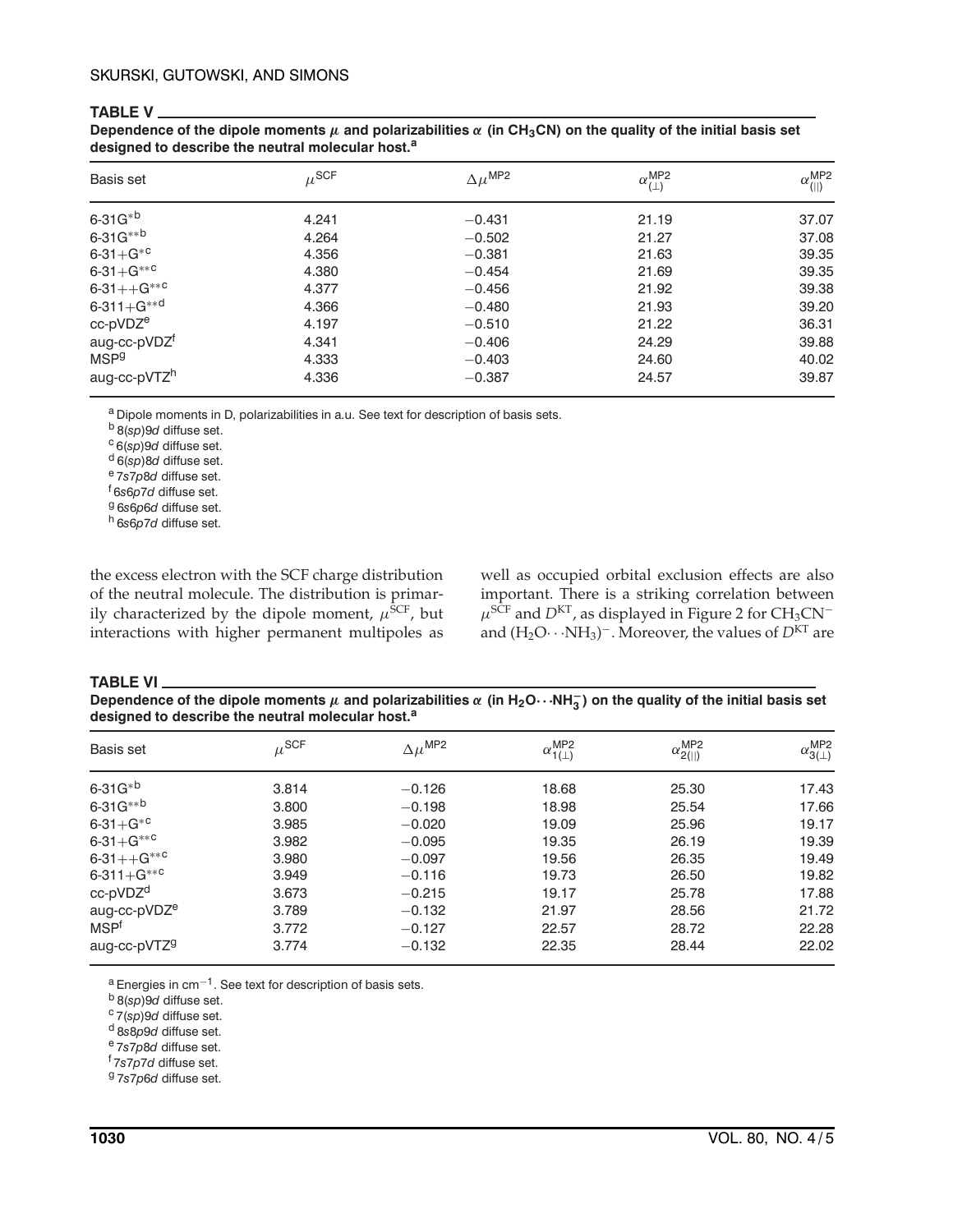

**FIGURE 2.** Electron binding energies calculated at the KT level  $(D<sup>KT</sup>)$  with various basis sets for  $CH<sub>3</sub>CN<sup>-</sup>$  (top) and  $(\mathsf{H}_2\mathsf{O}\cdots\mathsf{NH}_3)^-$  (bottom).  $\mu^\mathsf{SCF}$  denotes the corresponding dipole moment calculated from the SCF charge density. The numbers on the horizontal axes correspond to the basis sets used (see Tables I and III for basis set numbering). The circles and the filled squares indicate the KT electron binding energies and the dipole moments, respectively.

numerically stable for the aug-cc-pVDZ, MSP, and aug-cc-pVTZ bases from which we conclude that these are practical basis-set-limiting values of  $D<sup>KT</sup>$ .

The value of  $D<sup>KT</sup>$  can be overestimated by up to 40 and 6% for  $(H_2O\cdots NH_3)^-$  and  $CH_3CN^-$ , respectively, when common 6-31G<sup>∗</sup> basis sets with standard diffuse functions (+) are employed (see Tables I and III). On the other hand, when the standard diffuse functions are omitted, as in the 6-31G∗, 6-31G∗∗, and cc-pVDZ basis sets, the *D*KT values for

#### HOW TO CHOOSE A ONE-ELECTRON BASIS SET

CH3CN<sup>−</sup> are too small by 10–20% because of the underestimated SCF dipole moments (see Tables I and V and Fig. 2). For  $(H_2O\cdots NH_3)$ , the SCF dipole moment of the neutral complex is still slightly overestimated with the 6-31G<sup>∗</sup> and 6-31G∗∗ basis sets. However, the lack of the standard diffuse functions compensates for the tendency to overestimate the electron binding energy, and the resulting values of *D*KT are very close to the basis-set-limiting values. Unfortunately, this agreement results from a cancellation of errors.

The above observations explain why electron binding energies obtained for some dipole-bound anions at the KT level with the  $6-31+\mathrm{G}^*$ -type basis sets are sometimes in surprisingly good agreement with experimental values. These basis sets may lead to a significant overestimation of *D*KT that compensates lack of the stabilizing contribution from electron correlation effects.

#### **Correlation Between Electron Binding Energies and Polarizabilities and Dipole Moments of the Neutral**

The SCF binding energies include orbital relaxation and thus take into account both static polarization of the neutral molecule by the extra electron and the secondary effect of back polarization. These effects are usually of little importance for dipole-bound anions, in particular when the neutral species has a small dipole moment [14]. Indeed, the  $\Delta D_{\text{ind}}^{\text{SCF}}$  term is only 1 cm<sup>-1</sup> for  $(H_2O\cdots NH_3)$ <sup>-</sup> and  $3-4$  cm<sup>-1</sup> for CH<sub>3</sub>CN<sup>-</sup>, see Tables I and III.

The contribution denoted  $\Delta D_{\rm disp}^{\rm MP2}$  results from dynamical correlation between the extra electron and the electrons of the neutral molecule. This stabilizing effect, caused by quantum mechanical charge fluctuations, is as large as the electrostatic-exchange stabilization reproduced at the KT level (see Tables I and III). Even the basis set dependence is similar for the  $\Delta D_{\text{disp}}^{\text{MP2}}$  and  $D^{\text{KT}}$  terms. For instance, an overestimation of  $D<sup>KT</sup>$  in certain basis sets is paralleled by an overestimation of the  $\Delta D_{\rm disp}^{\rm MP2}$  term, as is the case for  $(H_2O \cdots NH_3)$ <sup>-</sup> with the 6-31+G<sup>\*</sup>, 6- $31+G^{**}$ , 6-31++ $G^{**}$ , and 6-311+ $G^{**}$  basis sets (see Table III).

The nature of the  $\Delta D_{\text{disp}}^{\text{MP2}}$  contribution indicates that the size of this term should depend on the polarizability of the neutral system along the axis of the dipole  $(\alpha_{(||)}^{\text{MP2}})$  and the average separation of the lbe from the molecular framework. It was suggested in Ref. [12] that the latter correlates with  $\overrightarrow{D^{KT}}$  and therefore with  $\mu^{\text{SCF}}$ . Therefore, we depict in Fig-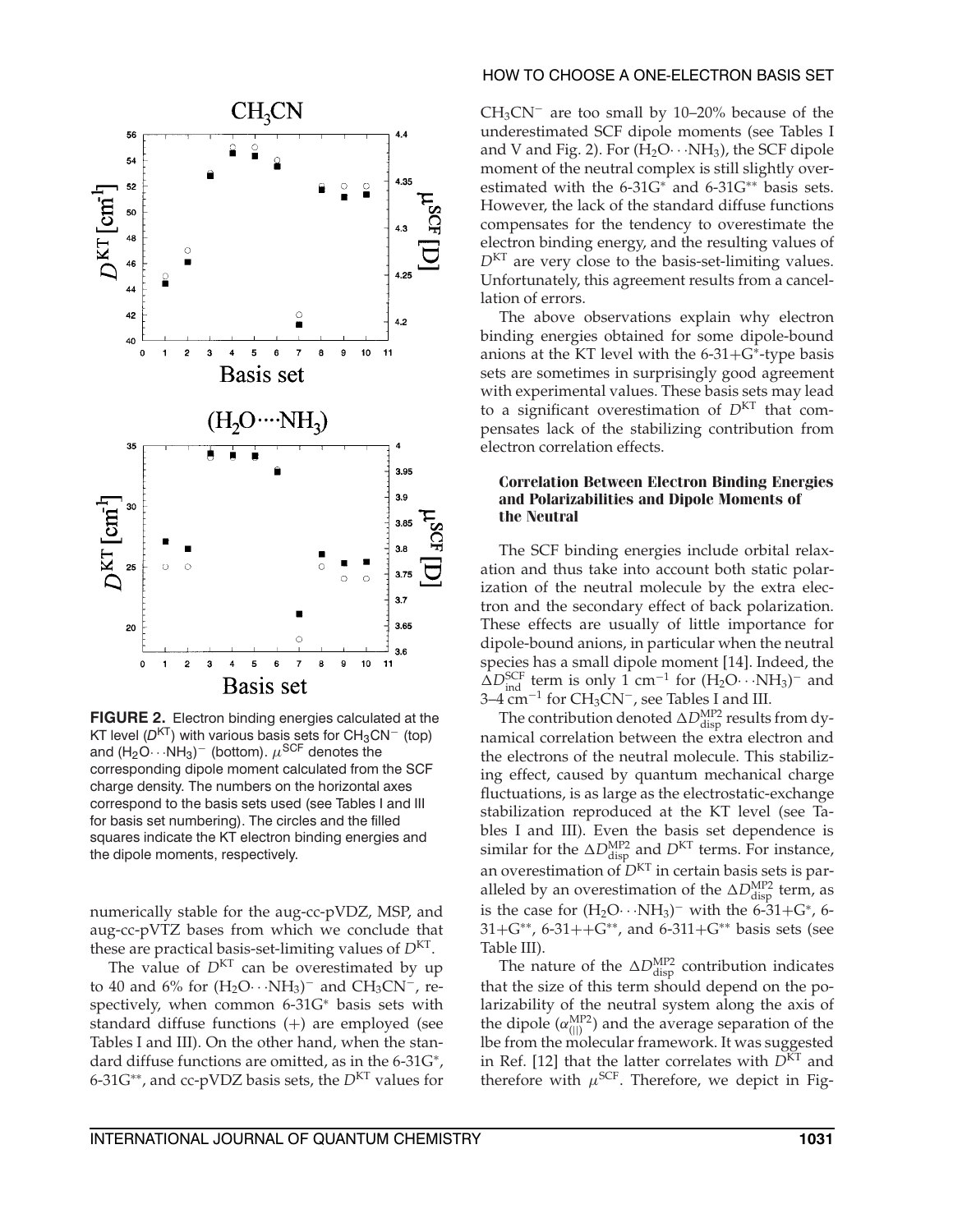

**FIGURE 3.** The  $\Delta D_{\sf disp}^{\sf MP2}$  term calculated for the CH<sub>3</sub>CN<sup>−</sup> anion with various basis sets as a function of both the corresponding MP2 polarizability of the neutral system along the axis of the dipole (α<sup>MP2</sup>), and the dipole moment of the neutral calculated from the SCF charge density  $(\mu^{\text{SCF}})$  (mesh interpolation).

ures 3 and 4 the  $\Delta D_{\rm disp}^{\rm MP2}$  term as a function of both  $\alpha_{(||)}^{\text{MP2}}$  and  $\mu^{\text{SCF}}$  for CH<sub>3</sub>CN<sup>-</sup> and  $(\text{H}_2\text{O}\cdot\cdot\cdot\text{NH}_3)^-$ , respectively. It is shown that the  $\Delta D_{\rm disp}^{\rm MP2}$  contribution strongly correlates with  $\alpha_{(||)}^{\text{MP2}}$  but much less so with  $\mu^{\text{SCF}}$ . For both systems, the values of  $\Delta D^{\text{MP2}}_{\text{disp}}$  are numerically stable for the aug-cc-pVDZ, MSP, and

aug-cc-pVTZ bases for which we assume that the basis-set-limiting values of the dispersion term have been achieved.

It is well known that the Hartree–Fock dipole moments of neutral species are frequently overestimated when compared with correlated or experimental values. This leads to overestimating the electrostatic stability of dipole-bound anions, if calculated at the KT level of theory. The correlation correction to the electrostatic stability first appears at the MP2 level and is contained in  $\Delta D_{\text{nondisp}}^{\text{MP2}}$ . The nature of the  $\Delta D_{\text{nondisp}}^{\text{MP2}}$  contribution indicates that the size of this term should depend on  $\Delta \mu^{\text{MP2}}$  and the average separation of the lbe from the molecular framework, related here to  $\mu^{\text{SCF}}$ . Therefore, we depict in Figures 5 and 6 the  $\Delta D_{\text{nondisp}}^{\text{MP2}}$  term as a function of both  $\Delta \mu^{MP2}$  and  $\mu^{SCF}$  for CH<sub>3</sub>CN<sup>-</sup> and  $(\text{H}_2\text{O}\cdots\text{NH}_3)^-$ , respectively. The trends in  $\Delta D_\text{nondisp}^\text{MP2}$ are indeed consistent with the *changes* of the dipole moment of the neutral species brought about by the inclusion of the correlation effects. For both systems, electron correlation effects act to decrease the dipole moment; thus both  $\Delta \mu^{\rm MP2}$  and  $\Delta D_{\rm nondisp}^{\rm MP2}$  are negative in each basis set employed. For both systems, the values of  $\Delta D_{\text{nondisp}}^{\text{MP2}}$  are numerically stable for the aug-cc-pVDZ, MSP, and aug-cc-pVTZ bases, and we assume that these are practical basis-set-limiting values of the  $\Delta D_{\text{nondisp}}^{\text{MP2}}$  term.



**FIGURE 4.** The  $\Delta D_{\sf disp}^{\sf MP2}$  term calculated for the  $(H<sub>2</sub>O...NH<sub>3</sub>)$ <sup>-</sup> anion with various basis sets as a function of both the corresponding MP2 polarizability of the neutral system along the axis of the dipole  $(\alpha_{(||)}^{\text{MP2}})$ and the dipole moment of the neutral calculated from the SCF charge density (*µ*SCF) (mesh interpolation).



**FIGURE 5.** The  $\Delta D_{\text{nondisp}}^{\text{MP2}}$  term calculated for the CH<sub>3</sub>CN<sup>−</sup> anion with various basis sets as a function of both the corresponding MP2 correction to the dipole moment of the neutral system  $(\Delta \mu^{MP2})$  and the dipole moment of the neutral calculated from the SCF charge density  $(\mu^{\text{SCF}})$  (mesh interpolation).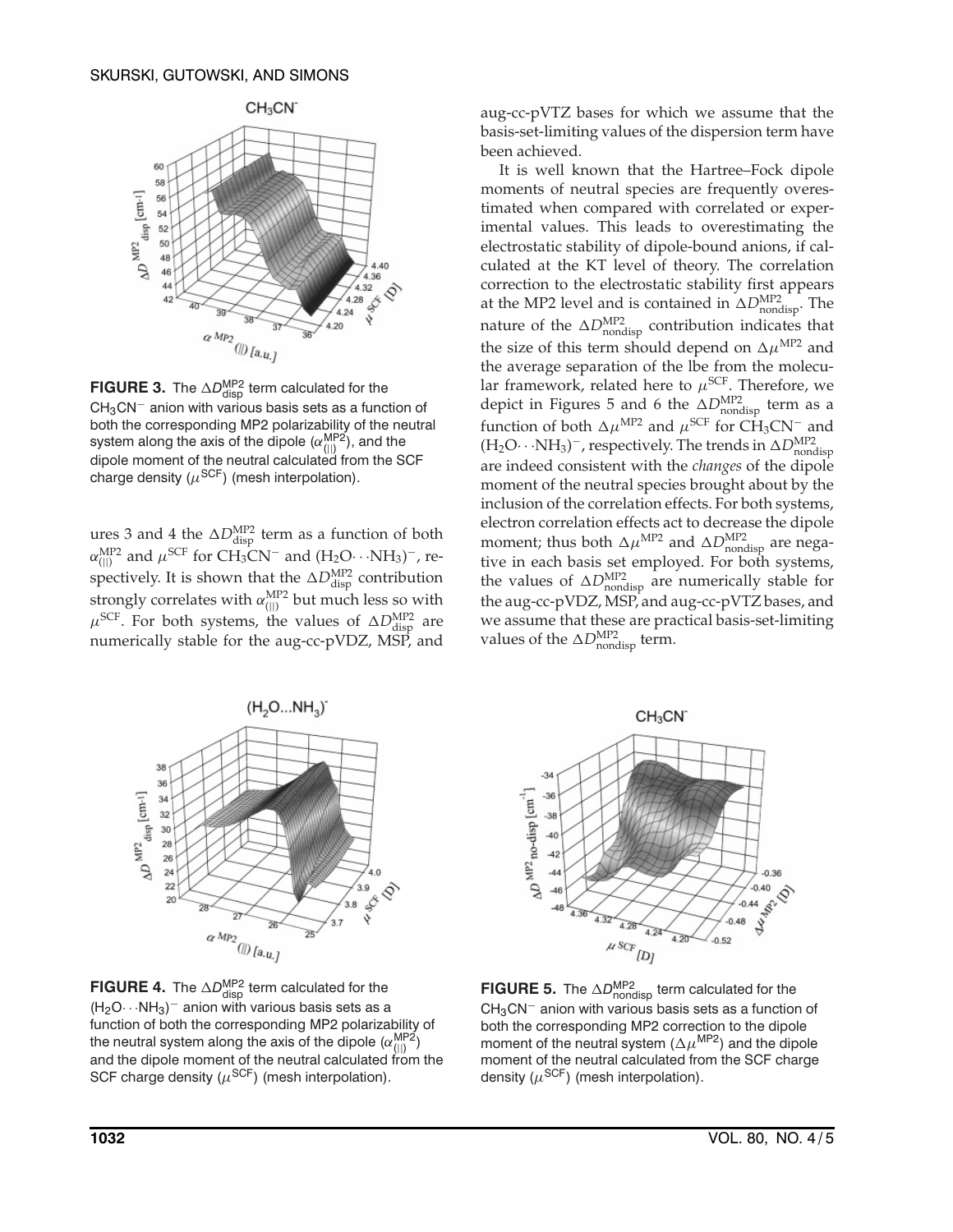

**FIGURE 6.** The  $\Delta D_{\text{nondisp}}^{\textsf{MP2}}$  term calculated for the  $(H<sub>2</sub>O...NH<sub>3</sub>)$ <sup>-</sup> anion with various basis sets as a function of both the corresponding MP2 correction to the dipole moment of the neutral system  $(\Delta \mu^{MP2})$  and the dipole moment of the neutral calculated from the SCF charge density  $(\mu^{\text{SCF}})$  (mesh interpolation).

#### **Higher-Order Components of the Electron Binding Energy**

The convergence of *D* in the Møller–Plesset perturbative treatment of electron correlation has proven to be very slow for many dipole-bound anions [14]. The third-order contribution  $\Delta D^{MP3}$  is usually small [12]. For  $CH<sub>3</sub>CN<sup>-</sup>$  this term is stabilizing and represents 3–9% of the total value of *D*, depending on the basis set used, and its value decreases with improvement of the valence-type basis set (see Table II). For  $(H_2O \cdots NH_3)^-$  this term is negligible.

The fourth-order contributions  $\Delta D^{MP4}$  are usually stabilizing and more important than the thirdorder contributions [12]. The  $\Delta D^{MP4}$  represents 5–7% of the total *D* for CH3CN<sup>−</sup> and 4–6% for  $(H_2O\cdots NH_3)$ <sup>-</sup> (see Tables II and IV). For both systems, the values of  $\Delta D^{MP4}$  increase with improvements of the valence-type basis set.

The correlation effects beyond fourth order, approximated in this study by  $\Delta D^{\text{CCSD(T)}}$ , are usually stabilizing and much more important than the thirdor fourth-order contributions [12]. The  $\Delta D^{\text{CCSD(T)}}$ term represents 7–20% and 39–53% of the total *D* for  $CH_3CN^-$  and  $(H_2O\cdots NH_3)^-$ , respectively. This term is seriously underestimated in poor valencetype basis sets, and the worst case found is the surprisingly small value of  $\Delta D^{\text{CCSD(T)}}$  (4 cm<sup>-1</sup>) obtained for the CH3CN<sup>−</sup> anion with the cc-pVDZ basis set (Table II). On the other hand, the results

#### HOW TO CHOOSE A ONE-ELECTRON BASIS SET

obtained with the aug-cc-pVDZ or MSP basis sets differ by less than  $3 \text{ cm}^{-1}$ .

#### **Total Electron Binding Energy Obtained in Various Basis Sets**

Having now discussed the dependence of various electron binding energy contributions on the basis sets employed, we summarize how the choice of the valence basis set affects the *total* value of *D* obtained at the CCSD(T) level and we compare  $D^{CCSD(T)}$  results with the available experimental results: 108 [15] and 93–145 cm<sup>-1</sup> [16] for CH<sub>3</sub>CN<sup>-</sup>, and 111 and 123–129 cm<sup>-1</sup> [17] for  $(H_2O \cdots NH_3)$ <sup>-</sup>.

The *D*<sup>CCSD(T)</sup> for CH<sub>3</sub>CN<sup>-</sup> and  $(H_2O \cdots NH_3)$ <sup>-</sup> of 107–108 and 111–112 cm−1, respectively, obtained with the aug-cc-pVDZ and MSP basis sets (see Tables II and IV), to which additional diffuse functions are added as detailed earlier, are in excellent agreement with the available experimental data. Therefore, these theoretical results are not only very close to the basis-set-limiting values of the CCSD(T) method but may also be close to methodological limits. The excellent agreement with experimental results is to some extent surprising in view of the slow convergence of correlation contributions to *D*, (see Tables II and IV). Nevertheless, our results clearly demonstrate that the errors in electron binding energies due to basis set incompleteness may be practically suppressed when valence basis sets are of aug-cc-pV(D or T)Z or MSP quality and sufficient extra diffuse sets for the excess electron are added.

When the 6-31G<sup>\*</sup> or 6-31G<sup>\*\*</sup> basis sets are used, the values of  $D^{\text{CCSD(T)}}$  are underestimated by 30– 35% for both anions studied here. The addition of standard diffuse functions (+) leads to better, although still unsatisfactory, results [i.e., the values of  $D^{\text{CCSD(T)}}$  obtained with the 6-31+G<sup>\*</sup>, 6-31+G<sup>\*\*</sup>, 6-31++ $G^{**}$ , and 6-311+ $G^{**}$  basis sets are underestimated by 11–18% for  $CH<sub>3</sub>CN<sup>-</sup>$ , and, surprisingly, *overestimated* by 5–10% for  $(\text{H}_2\text{O}\cdots\text{HN}_3)^-$ ]. The underestimation for CH<sub>3</sub>CN<sup>−</sup> results from an overestimation of the destabilizing  $\Delta D_{\text{nondisp}}^{\text{MP2}}$  term and underestimation of the stabilizing  $\Delta D^{\text{CCSD(T)}}$  contribution. The latter term is also underestimated for  $(H_2O \cdots NH_3)^-$ , but due to the significant overestimation of the  $D<sup>KT</sup>$  and  $\Delta D<sup>MP2</sup>$  terms, the final values of  $D^{CCSD(T)}$  for the water-ammonia anion calculated with the  $6-31+G^*$ ,  $6-31+G^{**}$ ,  $6-31++G^{**}$ , and 6-311+G∗∗ basis sets are too large compared to the *D*CCSD<sup>(T)</sup> results obtained with the MSP and aug-cc-pVDZ basis sets. We consider this finding important since the  $6-311++G^{**}$  basis set is com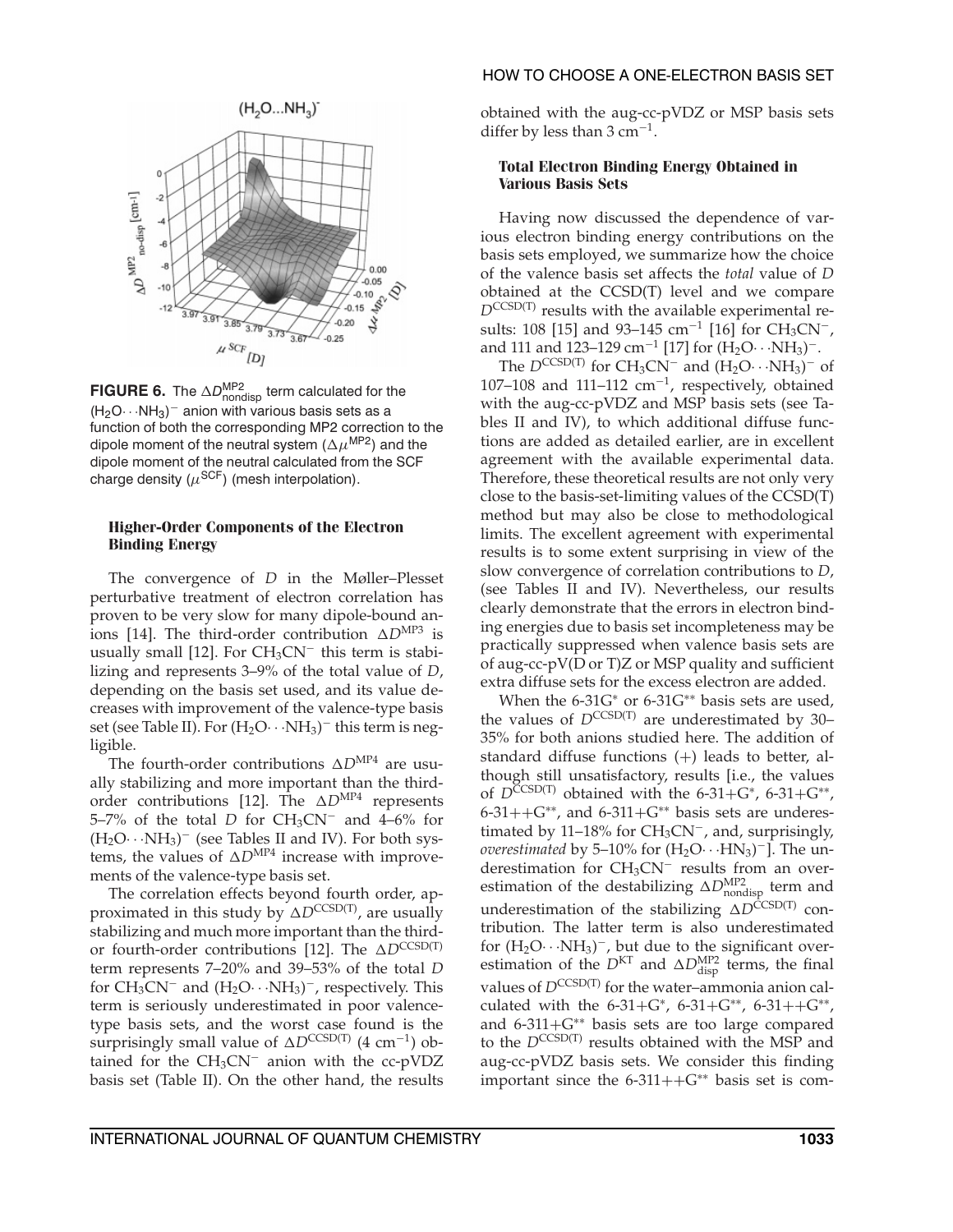monly used in many quantum chemical calculations and, as we have shown above, may lead to unpredictable (under- or overestimated) results for *D*.

#### **HOW TO CONSTRUCT THE ADDITIONAL DIFFUSE FUNCTIONS FOR THE EXCESS ELECTRON**

With the above conclusions in mind concerning how to choose a good *valence* basis, let us now turn our attention to the design of the extra diffuse basis set. The additional basis functions, the role of which is to describe the charge distribution of the excess electron, are usually centered in the region where the excess electron is localized (i.e., on the positive side of the molecular dipole). To describe the molecular orbital occupied by the excess electron in a dipole-bound anion, it is essential that both diffuse *s* and *p* functions be contained in the supplemental set because this orbital always has qualitative hybrid *sp* form depicted in Figure 1. The value of the lowest exponents in the diffuse *s* and *p* set is dictated by the dipole moment of the neutral host [12]. The lower the dipole moment, the smaller the exponents needed to describe the spatial extent of the excess electron. We have found that a reliable approach to determine an adequate diffuse set is to calculate the SCF orbitals of the neutral molecule, with a diffuse basis set present, and to monitor the linear combination of atomic orbitals (LCAO) coefficients of the virtual orbital that is singly occupied by the excess electron in the anion. The LCAO coefficients of the most diffuse *s* and *p* basis functions should *not* be dominant for this molecular orbital because this suggests that even more diffuse basis functions may be needed. We have found it productive to use even-tempered diffuse functions because, for such a choice, the optimal geometric progression ratio was found to be only slightly dependent on the dipole moment of the neutral [12]. Finally, the largest exponent in the supplemental diffuse set should be smaller by at least a factor of 2 than the most diffuse exponent in the *valence* basis set used to describe the neutral polar molecule. This approach alleviates numerical linear dependencies in the final basis set [12]. The results reported below for two structures of the water trimer anion were obtained with the aug-cc-pVDZ valence basis set, whose use was shown above to yield reliable results, supplemented with additional *s*, *p*, and sometimes *d* and *f* diffuse functions, as discussed below.

## **Geometry Optimization and Frequency Calculations**

In our previous studies, we centered the additional diffuse functions on one of the nuclei of the neutral [12]. The same approach was applied to the open chainlike  $C_1$  structure of  $(H_2O)_3^-$ , for which the 5*s*5*p* even-tempered diffuse basis set was centered on the O atom closest to the positive end of this species' dipole (see Fig. 1). The diffuse *s* and *p* functions share exponent values, the largest exponent being  $2.8125 \times 10^{-2}$  a.u., and the geometric progression ratio of 5.0 is used to generate subsequent exponents by division. This basis set was used in the MP2 geometry optimization and harmonic frequency calculations for the anion. In calculations of the vertical electron detachment energy, the diffuse 5*s*5*p* set was further supplemented with three diffuse *d* and *f* functions that share exponent values with the first three *s* and *p* additional diffuse functions.

Not surprisingly, we did not find a local minimum for the open structure of the neutral trimer because the geometry optimization procedure, when started at the minimum-energy geometry of the open *C*<sup>1</sup> anion, converged to the cyclic up-up-down structure that is the global minimum on the potential energy structure of the neutral trimer. The SCF dipole moment of the neutral at its global minimum is only 1.1 D. Hence, it is not sufficient to bind an excess electron. On the other hand, the SCF dipole moment of the neutral at the anionic  $C_1$  open-chainlike structure is ∼7.0 D.

The use of nuclei-centered basis functions can lead to numerical problems (i.e., basis set linear dependences) for the cyclic, *C*3, up-up-up structure of  $(H_2O)_3^-$  because diffuse functions would be centered on all three O atoms. The potential energy surface of the neutral trimer has a local minimum at this structure where the SCF dipole moment of 3.4 D is sufficient to form a weakly bound anionic state (see Fig. 1). However, more diffuse basis functions are required to describe the charge distribution of the excess electron than when the excess electron is more tightly bound in the open  $C_1$  structure. Hence, we supplemented the 5*s*5*p* set described above with one additional *s* and one additional set of *p* functions, both with exponents of  $9 \times 10^{-6}$  a.u. If the resulting 6*s*6*p* diffuse set were centered on every symmetry-equivalent oxygen atom of the C<sub>3</sub> structure, the final basis set would have serious numerical linear dependencies. For instance, the overlap integral between the two (normalized) most dif-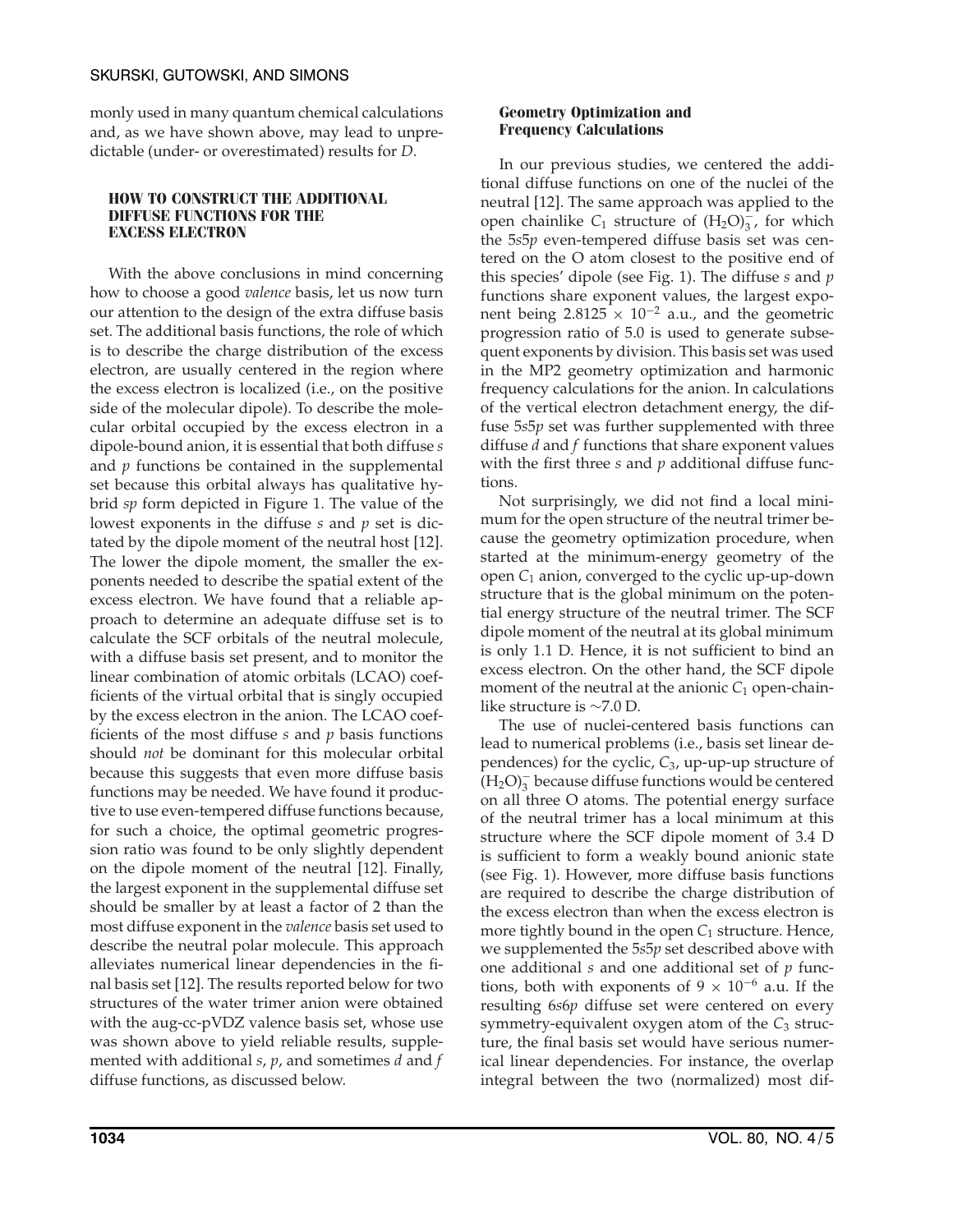#### HOW TO CHOOSE A ONE-ELECTRON BASIS SET

fuse *s* functions, centered on such oxygen atoms separated by 2.8 Å, would differ from 1.0 by only  $1.3 \times 10^{-4}$ . Therefore, multiple nucleus-centered diffuse basis sets must be avoided. Symmetry dictates that any such supplementary basis be centered on the *C*<sup>3</sup> axis, so we located a ghost atom (which we label Bq) in the center of the OOO triangle and we equipped it with the 6*s*6*p* diffuse set detailed above. This basis set was used in the MP2 geometry optimization and harmonic frequency calculations for the neutral and the anion. For the neutral, the results are compared below to those obtained with the augcc-pVDZ basis set (i.e., without the 6*s*6*p* functions on the Bq center). In calculations of the vertical electron detachment energy for the anion, the diffuse 6*s*6*p* set was further supplemented with four diffuse *d* and three *f* functions, which share exponent values with the four and three least diffuse *s* and *p* functions, respectively.

The geometry optimization for the  $C_3$  structure is straightforward, but the frequency calculations require some attention because the presence of the Bq center leads to three additional modes, the frequencies of which are presented in the last two rows of Table VII. If the basis set were complete, the total energy would not depend on the position of the Bq center, and the "frequencies" of the three Bq modes would be zero. In practice, however, nonzero curvatures must be dealt with. Moreover, a nonzero mass has to be assigned to the Bq center to avoid singularities during formation of the mass-weighted Hessian.

In Table VII we present vibrational frequencies for the neutral  $C_3$  trimer obtained with the aug-ccpVDZ basis set (second column) followed by the vibrational shifts induced by the presence of the 6*s*6*p* functions on the Bq center. We explored the dependence of these shifts on the mass of the Bq pseudo atom ( $M_{\text{Bq}}$ ), which was varied over the 10<sup>-5</sup>–10<sup>+5</sup> amu range, and selected results are reported in columns 3–5 of Table VII. We note that the shifts *1ν* vibrational frequencies resulting from incom-

#### **TABLE VII**

**Harmonic vibrational frequencies (in cm−1) for the neutral and anionic cyclic, up-up-up, water trimer calculated at the MP2 level of theory.**

|                                     |       | Neutral                                |                                        |                                     |                                    |  |
|-------------------------------------|-------|----------------------------------------|----------------------------------------|-------------------------------------|------------------------------------|--|
|                                     |       | 6s6p on Bq                             |                                        |                                     |                                    |  |
| Symmetry of<br>vibrational<br>modes | No Bq | $\Delta \nu$<br>$M_{\rm Bq} = 10^{-5}$ | $\Delta \nu$<br>$M_{\rm Bq} = 10^{-4}$ | $\Delta \nu$<br>$M_{\rm Bq} = 10^4$ | $v^A - v^N$<br>$M_{\rm Bq} = 10^4$ |  |
| 1a                                  | 3900  | $-0.6$                                 | $-0.2$                                 | $-0.5$                              | $-3.4$                             |  |
| 1e                                  | 3900  | $-0.6$                                 | $-0.5$                                 | $-0.6$                              | $-3.6$                             |  |
| 2e                                  | 3649  | $-1.4$                                 | $-1.3$                                 | $-1.4$                              | $-5.9$                             |  |
| 2a                                  | 3596  | $-2.1$                                 | 6.4                                    | $-1.9$                              | $-7.0$                             |  |
| 3a                                  | 1664  | $-0.4$                                 | $-0.4$                                 | $-0.3$                              | $-1.2$                             |  |
| 3e                                  | 1637  | $-0.1$                                 | $-0.2$                                 | $-0.1$                              | $-0.5$                             |  |
| 4a                                  | 804   | 4.3                                    | 4.3                                    | 4.4                                 | 5.8                                |  |
| 4e                                  | 528   | 2.2                                    | 2.2                                    | 2.2                                 | 4.0                                |  |
| 5a                                  | 517   | $-0.5$                                 | $-0.5$                                 | $-0.2$                              | $-7.1$                             |  |
| 5e                                  | 355   | 1.0                                    | 1.0                                    | 1.1                                 | $-0.9$                             |  |
| 6a                                  | 215   | 0.4                                    | 0.4                                    | 0.4                                 | $-1.0$                             |  |
| 7a                                  | 189   | 3.0                                    | 3.0                                    | 3.1                                 | $-23.9$                            |  |
| 6e                                  | 183   | 0.4                                    | 0.4                                    | 0.5                                 | $-0.1$                             |  |
| 7e                                  | 119   | 6.9                                    | 6.9                                    | 7.3                                 | 9.4                                |  |
| 8a (Bq)                             |       | $\nu = 11327$                          | $\nu = 3573$                           | $\nu = 5$                           | $\nu = 5$                          |  |
| 8e (Bq)                             |       | $v = 7320$                             | $\nu = 2315$                           | $\nu = 3$                           | $\nu = 3$                          |  |

The basis functions centered at the nuclei are of the aug-cc-pVDZ quality. The Bq center is placed on the *C*3 axis and six *s* and six *p* diffuse functions are centered there. In frequency calculations, the mass of the Bq center is set to *M*Bq (in amu). *1ν* stands for the frequency shift for the neutral trimer induced by the presence of the diffuse 6*s*6*<sup>p</sup>* functions on the Bq center. *ν<sup>A</sup>* <sup>−</sup> *ν<sup>N</sup>* stands for the difference between the frequency of the anion and the neutral. In the last two rows, vibrational frequencies of the modes associated with the Bq center are reported.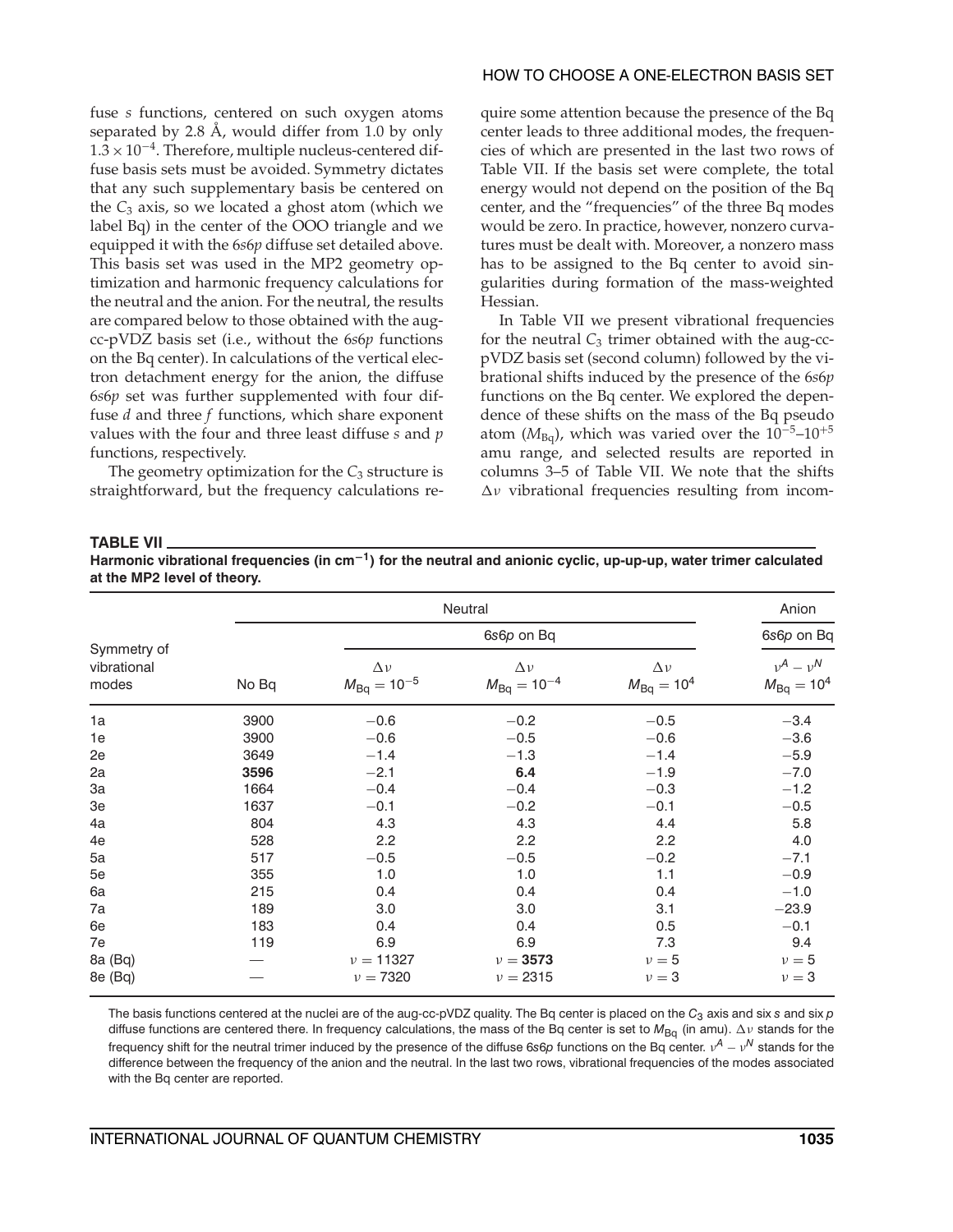pleteness of the aug-cc-pVDZ basis set are relatively small. They are larger for the soft intermonomer modes (4a to 7e) than for the intramonomer modes (1a to 3e) and the largest shift of  $7 \text{ cm}^{-1}$  occurs for the softest mode 7e. The shifts for intramonomer modes rarely exceed  $1\ \mathrm{cm}^{-1}$  with the exception of mode 2a for *M*Bq = 10−<sup>4</sup> amu (set in boldface in Table VII). This shift of 6  $cm^{-1}$  apparently results from the coupling between the intramonomer mode 2a and the Bq mode 8a (also boldface in Table VII). On the other hand, if the mass of the Bq center is chosen to make the frequencies of the Bq modes either significantly larger or smaller than any of the  $3N - 6$ actual frequencies of  $(H_2O)_3$ , we observe remarkable stability of all vibrational frequencies of  $(H_2O)_3$ (columns 3 and 5 of Table VII).

In the last column of Table VII we present the differences in vibrational frequencies of the neutral and the anion. The minimum energy structures of the neutral and the anion are very similar. The bond distances in the anion are slightly larger than in the neutral, but the differences do not exceed 0.001 Å, and the differences in interatomic angles do not exceed 2◦. All these geometrical changes lead to an increase of the dipole moment of the neutral by only 0.1 D in comparison with the value obtained for the minimum energy structure of the neutral. The largest frequency shift of  $-24$  cm<sup>-1</sup> is observed for the 7a intermonomer mode, which describes a motion with the  $OH \cdots$ O hydrogen bonds nearly fixed and the other hydrogen atoms swinging in-phase. This motion, similar to breathing of a flower, is accompanied by a noticeable change of the dipole moment of the neutral. The geometrical relaxation of the system upon electron attachment is primarily along this mode. The related out-of-phase swinging mode 7e is blue-shifted by 9 cm<sup>-1</sup>. The H- bond bending modes 4a and 4e are also blue-shifted by  $\sim$ 5 cm<sup>-1</sup>, whereas the in-phase rocking-and-Hbond-bending mode 5a is red-shifted by  $\sim$ 7 cm<sup>-1</sup>. Other intermonomer modes, in particular the Hbond stretches 6a and 6e, are red-shifted by less than 1 cm−1. All intramonomer modes are red-shifted, which is consistent with an elongation of all OH bonds, but the shifts do not exceed  $7 \text{ cm}^{-1}$ .

#### **Electron Binding Energies**

The role of *d*- and *f*-symmetry basis functions in calculations of vertical electron detachment energies is documented in Table VIII for the low-order components [Eqs.  $(5)-(11)$ ] and in Table IX for the  $MP3$ , MP4, and  $CCSD(T)$  [Eqs. (12) and (13)] contributions. The *d*-symmetry functions are relatively important for the weakly bound cyclic structure as they contribute 14% to the total value of *D*. Their relative importance is smaller for the more strongly bound open structure, even though the absolute contribution of 20  $cm^{-1}$  is comparable with the typical uncertainties in photoelectron spectroscopy experiments of  $\pm 40$  cm<sup>-1</sup> [28]. As was noted in Ref. [12], primarily the low-order components of *D*, such as the KT term, the SCF polarization, and the MP2 contribution are affected by the presence of *d* diffuse functions, whereas the contributions beyond MP2 are relatively unchanged. The *f*-symmetry diffuse functions contribute little to electron binding energies and may be neglected even in calculations aiming at experimental accuracy of  $\pm 40$  cm<sup>-1</sup>.

The convergence of *D* with respect to electron correlation treatment is slow (see Table IX). The contribution  $\Delta D^{MP3}$  is unimportant, but  $\Delta D^{MP4}$ , which is usually dominated by the contributions from single and triple excitations, contributes more than 5% of *D* for the open structure. Finally, correla-

**TABLE VIII**

| Dependence of the low-order components of D [Eqs. (5)–(11)] in (H <sub>2</sub> O) <sub>3</sub> on the quality of the additional diffuse |
|-----------------------------------------------------------------------------------------------------------------------------------------|
| basis set designed to describe the charge distribution of the excess electron. <sup>8</sup>                                             |

| Structure    | <b>Basis</b> | $D^{\textsf{KT}}$ | $\Delta D_{\text{ind}}^{\text{SCF}}$ | $\Delta D_{\rm disp}^{\rm MP2}$ | $\triangle D^{MP2}$<br>nondisp | D <sub>MP2</sub> |
|--------------|--------------|-------------------|--------------------------------------|---------------------------------|--------------------------------|------------------|
| Cyclic $C_3$ | 6s6p         | 8.3               | 0.2 <sub>0</sub>                     | 10.4                            | $-5.0$                         | 13.9             |
|              | 6s6sp4d      | 10.8              | 0.2                                  | 13.0                            | $-6.4$                         | 17.6             |
|              | 6s6p4d3f     | 11.0              | 0.3                                  | 13.3                            | $-6.5$                         | 18.1             |
| Open $C_1$   | 5s5p         | 567               | 43                                   | 416                             | $-113$                         | 913              |
|              | 5s5p3d       | 588               | 46                                   | 414                             | $-117$                         | 931              |
|              | 5s5p3d3f     | 589               | 46                                   | 417                             | $-117$                         | 935              |

<sup>a</sup> Energies in cm<sup>−1</sup>. See text for description of basis sets.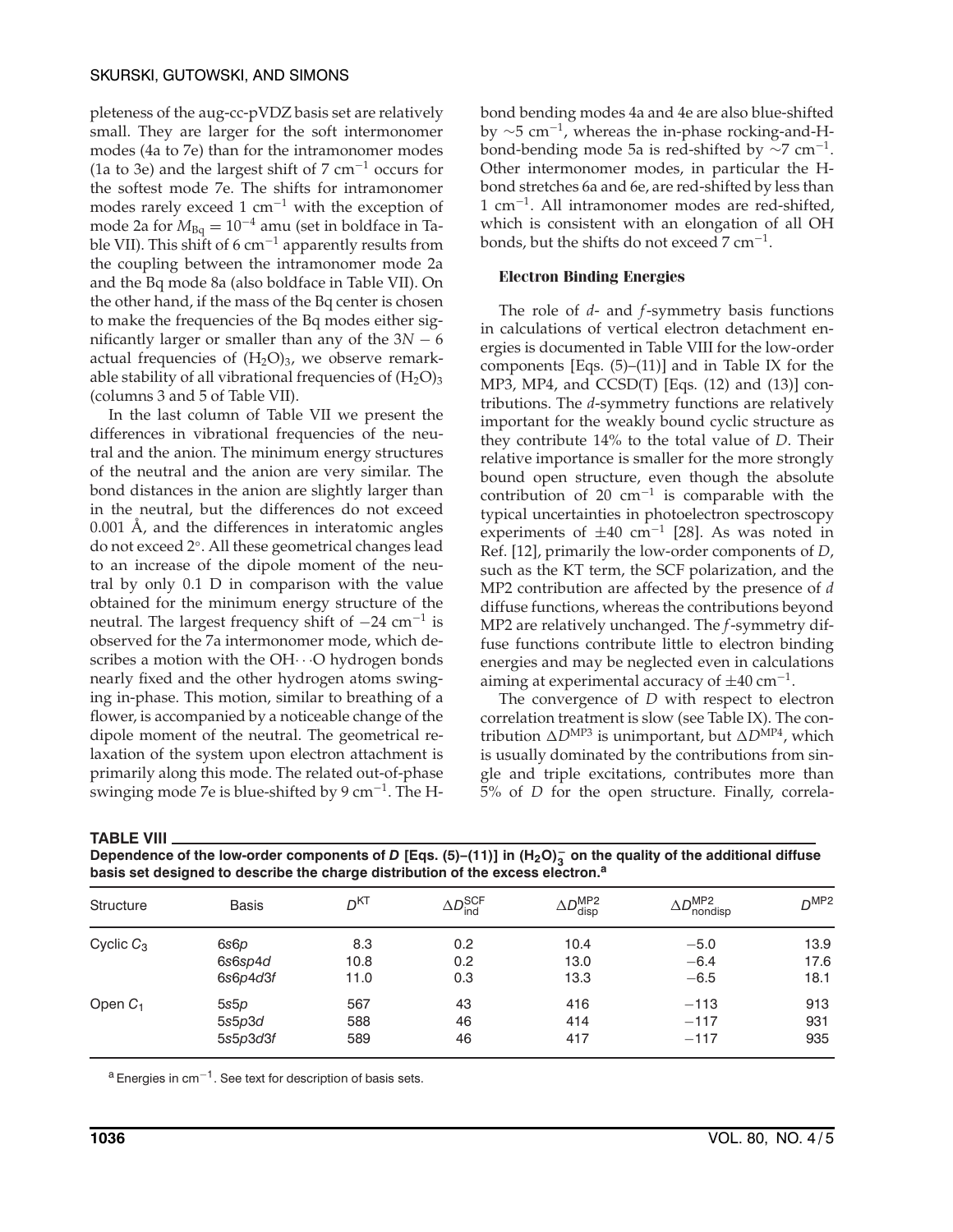Dependence of the high-order components of *D* [Eqs. (12) and (13)] in (H<sub>2</sub>O)<sub>3</sub> on the quality of the additional **diffuse basis set designed to describe the charge distribution of the excess electron.a**

| Structure    | <b>Basis</b> | $n^{MP2}$ | $\Delta D^{\text{MP3}}$ | $\Delta D^{MP4}$ | $\triangle D^{CCSD(T)}$ | DCCSD(T) |
|--------------|--------------|-----------|-------------------------|------------------|-------------------------|----------|
| Cyclic $C_3$ | 6s6p         | 13.9      | 0.5                     | 2.0              | 26.3                    | 42.7     |
|              | 6s6sp4d      | 17.6      | 0.7                     | 2.3              | 29.0                    | 49.6     |
| Open $C_1$   | 5s5p         | 913       | $-10$                   | 74               | 202                     | 1178     |
|              | 5s5p3d       | 931       | $-9$                    | 72               | 203                     | 1197     |

<sup>a</sup> Energies in cm−1. See text for description of basis sets.

tion beyond fourth order, approximated here by  $\Delta D^{CCSD(T)}$ , contributes 58 and 17% of *D* for the cyclic and open structures, respectively. Again, the contributions from single and triple excitations are dominant. These results indicate that a fourth-order treatment of electron correlation is, in general, not sufficient for dipole-bound anions. The results obtained within the CCSD(T) approach are usually in good agreement with experiment [14, 18]. For example, our vertical detachment energy for the open structure of 1197 cm<sup> $-1$ </sup> is in excellent agreement with the experimental result of  $1145 \pm 56$  cm<sup>-1</sup> [29].

## **Conclusions**

The basis set saturated values of electron binding energies in dipole-bound anions can nowadays be obtained with a relatively modest computational effort. In our approach, an effective basis set is constructed as a combination of a standard valencetype basis set, designed to describe the neutral molecular core, and an extra diffuse set designed to describe the charge distribution of the extra electron.

There are two roles that the valence-type basis set must fulfill. First, it should accurately describe the static charge distribution of the neutral, and therefore the electrostatic potential experienced by the excess electron. Second, it should be flexible enough to allow for the polarization and dispersion stabilization of the anion upon electron attachment.

For two model systems,  $(H_2O \cdots NH_3)^-$  and CH3CN−, we demonstrated that the aug-cc-pVDZ, aug-cc-pVTZ, and the MSP valence basis sets deliver electron binding energies that differ among each other by less than  $3 \text{ cm}^{-1}$  for any level of theory up to CCSD(T). Since the use of the aug-cc-pVTZ basis set leads to a relatively large number of basis functions and the MSP basis set is known to produce significant basis set superposition errors, which may affect optimization of lowest energy structures, we therefore suggest the use of the augcc-pVDZ basis set in routine electronic structure studies of dipole-bound anions.

The favorable behavior of the aug-cc-pVNZ type bases echoes the findings of researchers who found this kind of basis to be especially well suited for obtaining high-quality extrapolated total energies [30] and other properties [31].

The exponents of the extra diffuse basis set should be small enough to describe the diffuse charge distribution of the excess electron. Not only *s*- but also *p*- and sometimes *d*-symmetry functions are required to describe a hybrid orbital localized on the positive side of the molecular dipole. Moreover, this diffuse set should be flexible enough to describe dispersion stabilization between the excess electron and the electrons of the neutral species. For instance, for the cyclic water trimer discussed in this study, with the SCF dipole moment of the neutral of 3.4 D, the lowest exponents of extra diffuse *s* and *p* functions were as small as  $9 \times 10^{-6}$  a.u. We recommend constructing the extra diffuse basis as an even-tempered series of functions with a geometric progression ratio in the 3.0–5.0 range, depending on the required accuracy and the size of the dipole moment of the neutral [12]. The diffuse *s*- and *p*symmetry functions are critical for the description of the excess electron; the *d* functions still contribute noticeably to the excess electron stability; but *f*symmetry functions can probably be neglected.

The extra diffuse set may be centered on a nucleus or on a ghost atom. The latter choice is favored in the case of highly symmetric species, such as the cyclic *C*<sup>3</sup> water trimer, for which centering of the extra diffuse set on every symmetry-equivalent atom would lead to numerical linear dependencies. In frequency calculations, with extra diffuse functions